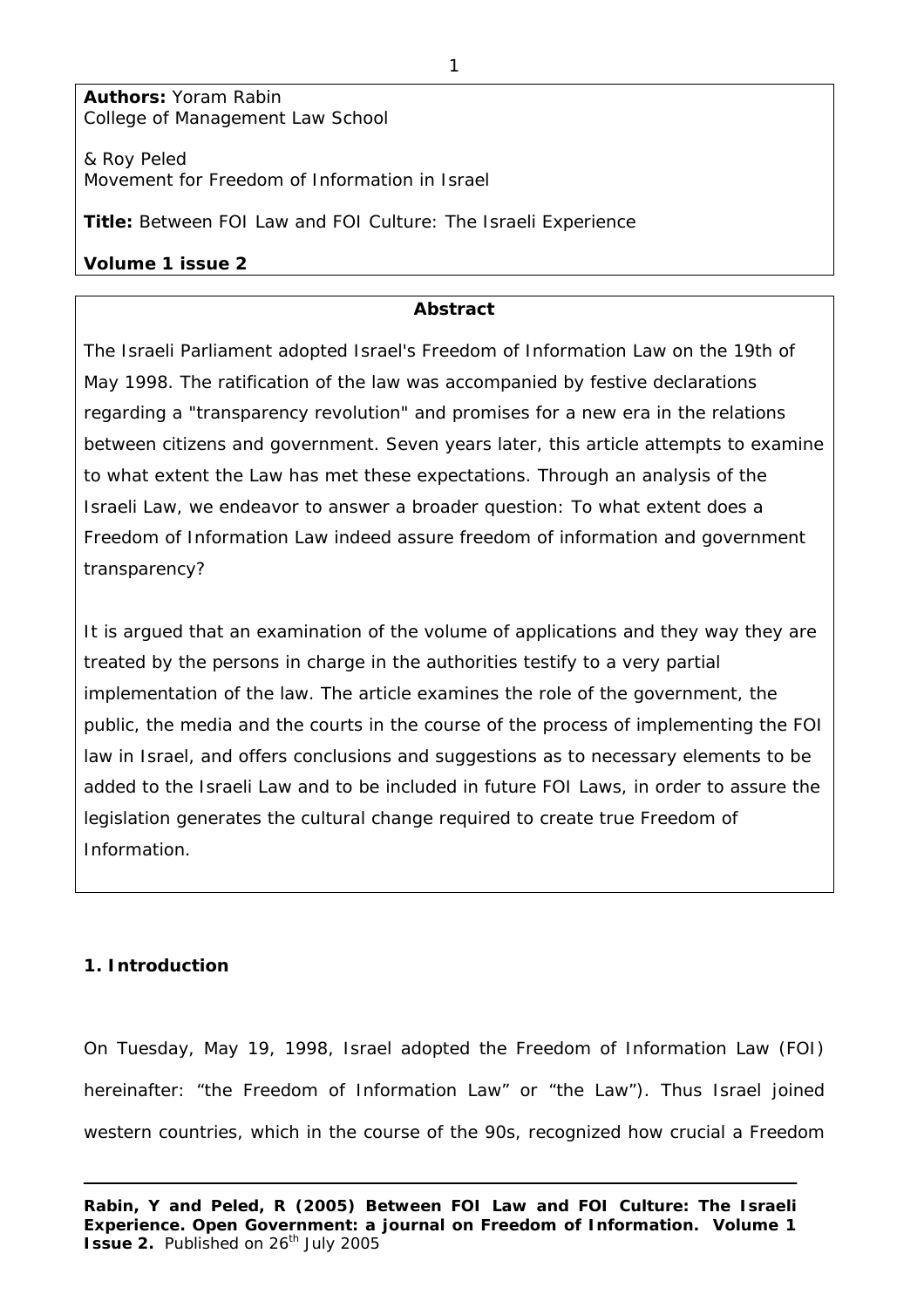of Information Law was in order to ensure the rights of citizens, to maintain a healthy democracy and an open civil society and to win the fight against corruption. The discussion in which the Law was adopted bore all the signs of a solemn debate, one that is usually reserved for laws of special importance. The Minister of Justice made a speech full of praise for his opponents in the Opposition, who had directed the legislation (Knesset Chronicles, 1998 p.7211). The discussion took place with almost no objections. After it was adopted, the initiators of the Law met with the nongovernmental organizations, which had launched the struggle to adopt the law five years earlier, for a toast in the office of the Speaker of the Knesset (*Ibid,* 7216). At first glance, the harmony that prevailed when the law was adopted, the fact that it was adopted unanimously without reservations, and its warm acceptance by the Opposition, the Coalition and the Government, promised the most convenient climate for the Law's assimilation in the government institutions and for its successful implementation.

A short time before the Law was adopted, the Minister of Justice stated that the adoption of the Law is a "public and Parliamentary drama, which will… constitute a turning point in the relationship between the citizen and government authorities" (*Ibid*, 7214). The Minister admitted that "there would certainly be birth pangs involved in the implementation of the law", however, he added that "in the end, what we will have is an administration that is open, available, accessible to every citizen and every resident, and a more democratic and healthier society" (*Ibid, Ibid*).

This article will attempt to examine to what extent the Law has met such expectations, which were prevalent at the time of its adoption. By analyzing the Israeli Law, we shall endeavor to answer a broader question: To what extent does

 $\mathfrak{D}$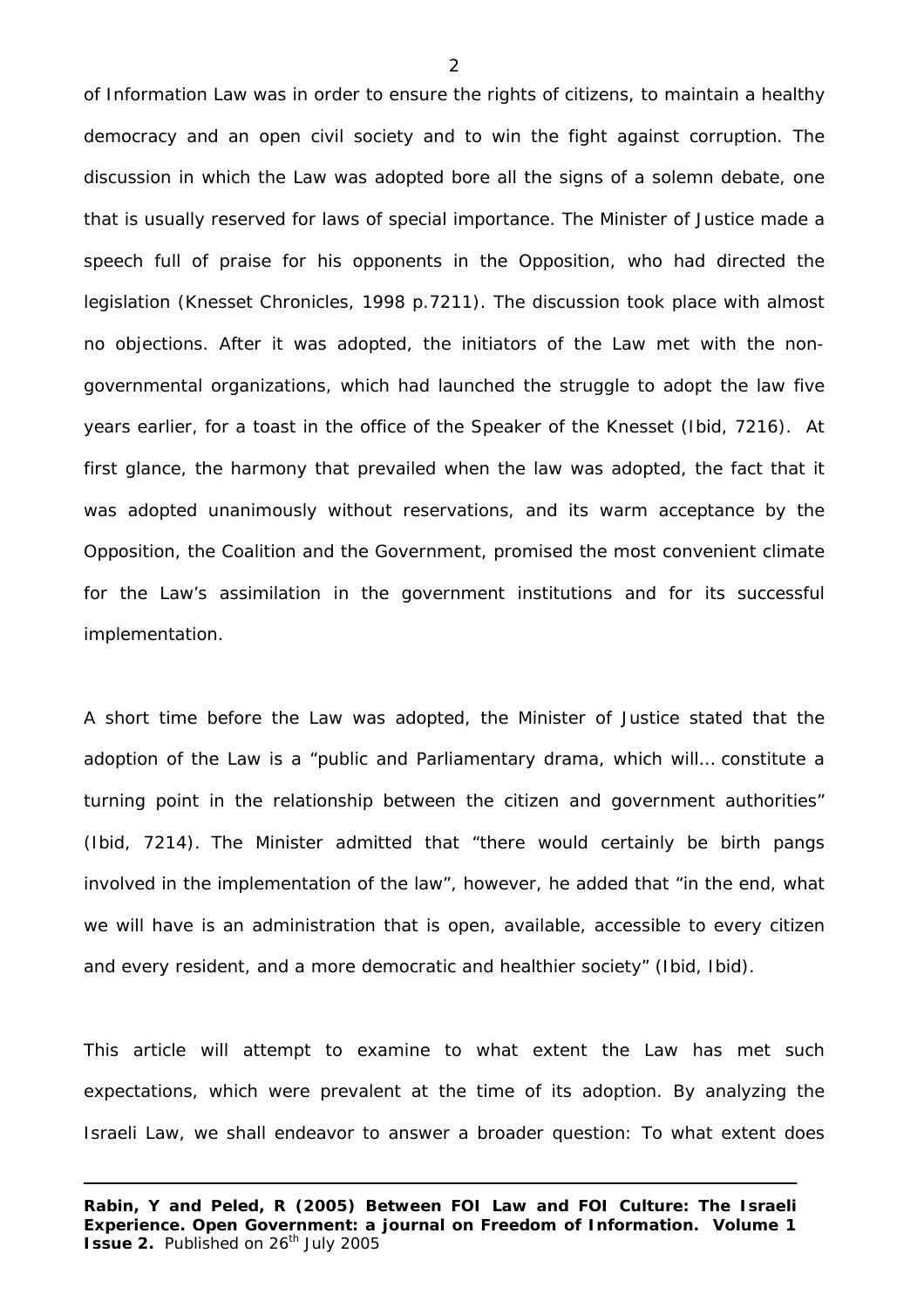the Freedom of Information Law indeed assure freedom of information and government transparency? In the course of the discussion we shall mention some conclusions drawn from the experience of other countries. In this paper we shall argue as follows:

- 1. The Freedom of Information Law constitutes a crucial condition for the maintenance of freedom of information, but is not a sufficient one;
- 2. In order to promote the Law's prospects of success its text must include "assimilation encouraging mechanisms", and reduce as far as possible the existence of "assimilation inhibiting mechanisms";
- 3. In addition, the Law's success depends on a cultural change among governmental authorities, which can be achieved only by "activating" the law by public means - campaigns, advertisements, instruction, initiated petitions, legal battles, and the like.

In the second part of the article, we shall describe the situation in Israel prior to the legislation and the principal mechanisms and procedures included in the Israeli Freedom of Information Law. In the third part, we shall examine the role of the public, the media and the various governmental authorities (both executive and judicial) in implementing the Law, and we shall describe the various problems which have arisen in connection with its assimilation. In this part. In the fourth part we shall attempt to indicate a number of conclusions and recommendations of a general nature. We intend to propose general conditions which would enable promoting the success of the Freedom of Information Law in Israel and elsewhere.

**Rabin, Y and Peled, R (2005) Between FOI Law and FOI Culture: The Israeli Experience. Open Government: a journal on Freedom of Information. Volume 1 Issue 2.** Published on 26<sup>th</sup> July 2005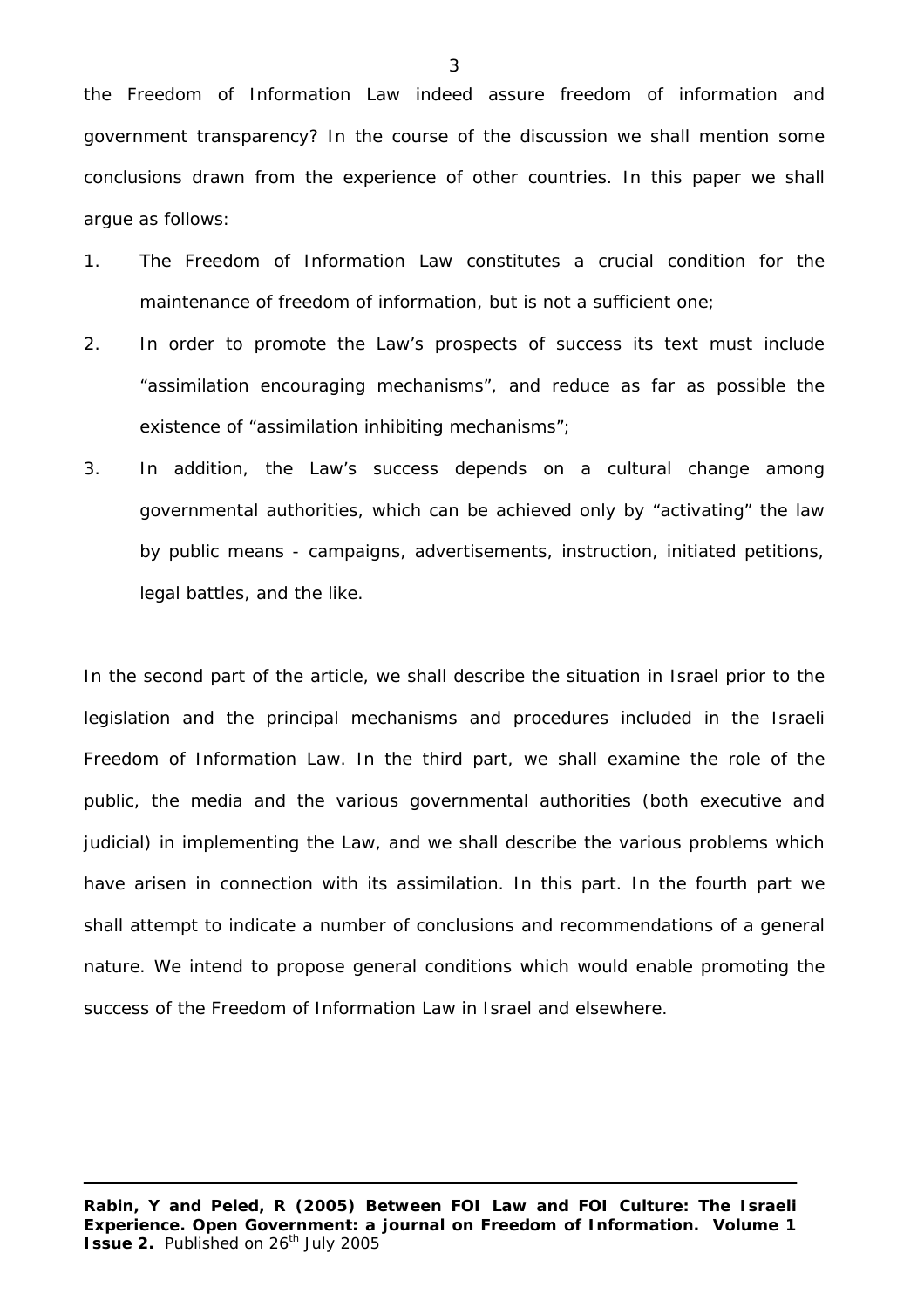#### 4

#### **2. Legislation of the Freedom of Information Law 1998**

#### (a) The Situation Prior to the Law

Even in the first years after the establishment of the state of Israel, the Supreme Court recognized a series of basic liberties conferred on citizens, among them freedom of expression. This liberty was recognized as a "superior right" in the "Kol Ha'Am" case in 1953. In his ruling, Judge Agranat quoted the poet Milton, who wrote in 1644: "Give me the liberty to know, to utter, and to argue freely according to conscience, above all liberties." However, this ruling did not create a linkage between freedom of expression and freedom of information, or the right to know. Many more years were to pass before the right to freedom of information would be granted solid legal status.

Twenty years later, the concept that information held by the government belonged to the government, and not to the citizens, remained extant. In 1973, a former historian in the I.D.F. (Israel Defense Forces) History Department filed a petition against the government's prohibition of publication of a book he had written, describing one of the battles in the War of Independence (Yitzhaky v. Minister of Justice, 1973). The Supreme Court held that "public authority controls secret information collected in one of its departments… This information is valuable property, but it is not a commodity, and permission to use it freely is not a service which the authority is obligated to provide its citizens without discrimination, as if it were health, education, housing service, etc… It is property which the State has the right to use (or refrain from using) as it deems proper, for its own needs and purposes (*Ibid,* p. 700)."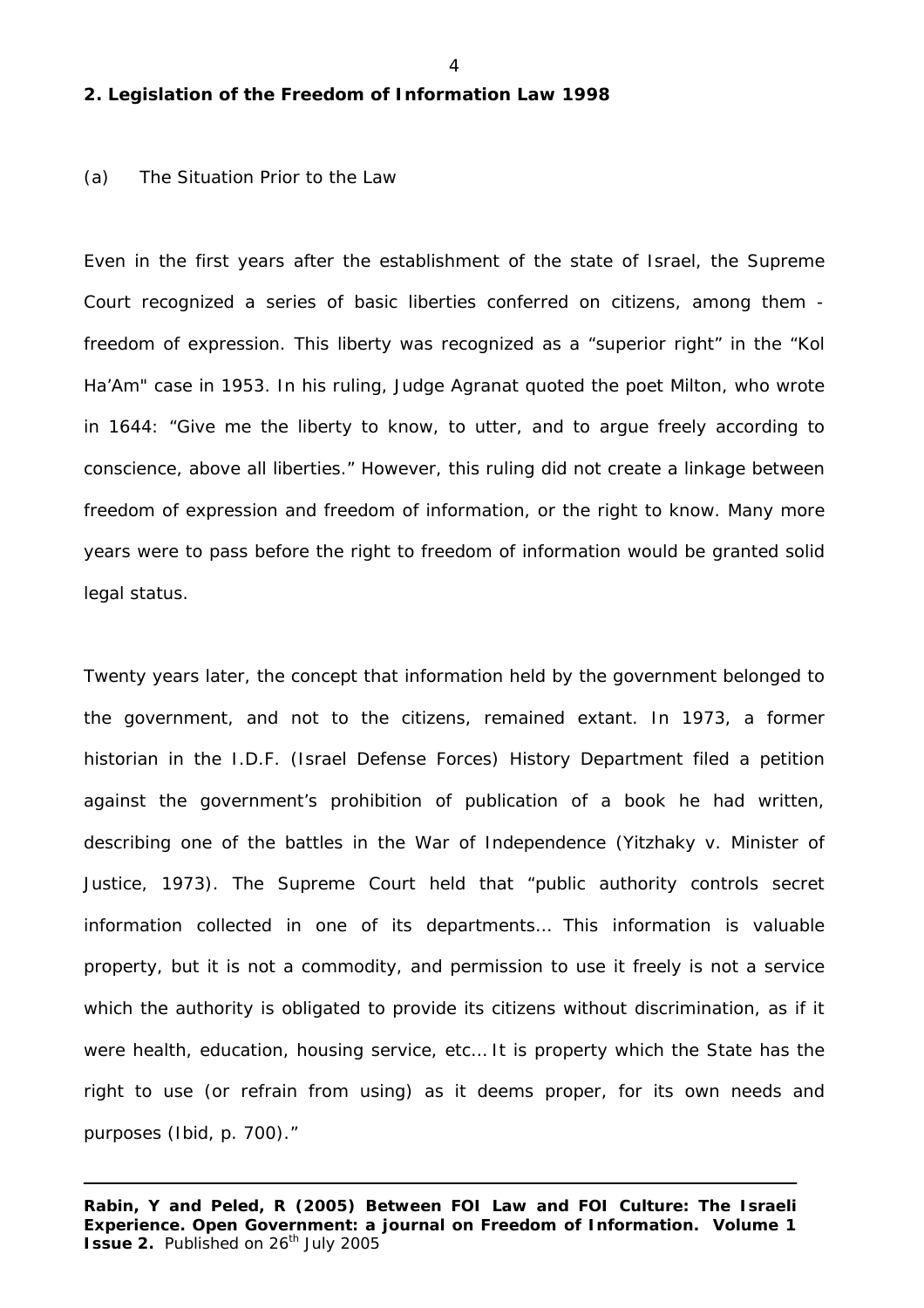The ruling represents a deep-seated tradition of secrecy and a great deal of respect for executive discretion, rooted in the first thirty years of the existence of the State of Israel. A number of factors had converged to establish this phenomenon: one dominant political party that ruled the state; a society of immigrants with a low awareness of their rights; a centralized Socialist government culture; and a difficult security situation, which placed the security establishment at the center of Israel's consciousness. All these contributed to the recognition of the government's need to sometimes act clandestinely and with minimal public supervision.

With the 80s came the first signs of a change in the courts' attitude to the public's right to know, although still characterized by contradictory statements. On the one hand, the Supreme Court issued rulings which refrained from recognizing the right to freedom of information. For instance, in the Ben case of 1989, the journalist Aluf Ben asked the Minister of Justice for information on the scope of permits granted to execute covert phone-taps in the country. When the Minister refused, the reporter and his newspaper petitioned the High Court of Justice, which rejected the petition in a particularly short ruling, arguing that "the petitioners had not succeeded demonstrating the respondents' legal obligation to provide them with the information they sought."(*Ibid,* p. 328) On the other hand, in the same decade, a number of rulings have been handed down which have constantly expanded the public's right to know. In the Zichroni case (1982), the public broadcasting authority's decision not to broadcast interviews with PLO (Palestine Liberation Organization) representatives in the occupied territories was revoked. The court held that the citizen's right to know imposes a duty on the authority to provide it with the full information. In the Shnitzer case of 1988, a reporter appealed against the Military Censor's decision to prohibit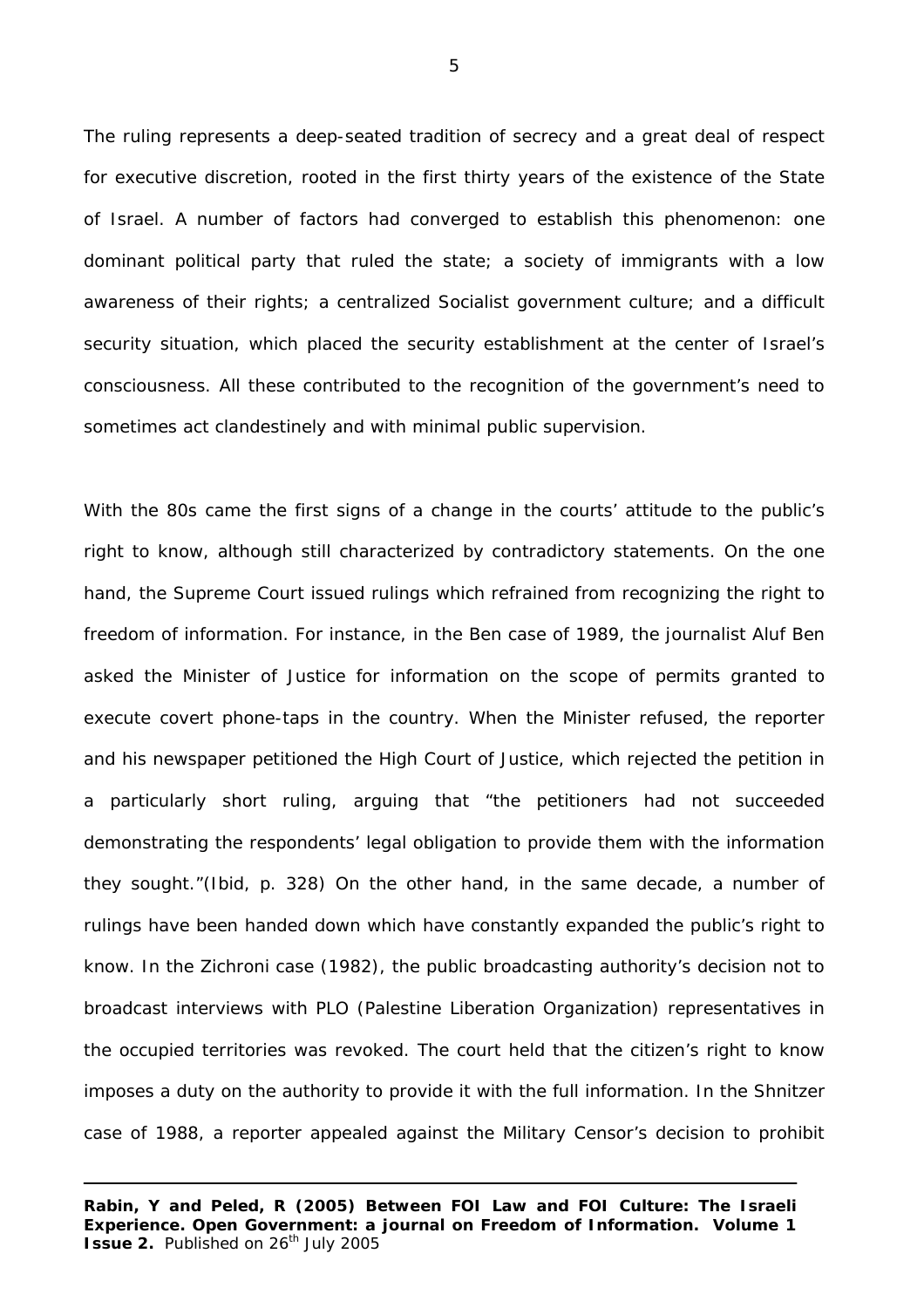publication of parts of an article criticizing the head of the Mossad (Israeli Intelligence Agency) whose tenure was about to terminate. The Supreme Court presented the case as a clash between security values and freedom of expression and the public's right to know. Judge Barak (current President of the Supreme Court) ruled that the Censor's position, whereby publication of the article would most probably be prejudicial to the State's security, was unreasonable, and revoked the decision. Judge Barak wrote as follows:

"It is, therefore, important that the public know of the forthcoming appointment. This is a manifestation of the importance of freedom of expression and the public's right to know."(*Ibid*, p. 644)

This case is one of the first in which the public's right to know was expressly intertwined with freedom of expression, which had been recognized, as aforesaid, as a basic principle in Israeli law about thirty-five years earlier.

The breakthrough ruling in establishing the right to freedom of information was rendered in the Shalit case of 1990. In this case, a group of private citizens sought to obligate the Knesset factions to disclose agreements signed between them towards the formation of a government. In a major precedent, which recognized the right to freedom of information, the court stated as follows:

"In the case of a political struggle between parties it is therefore obligatory that citizens be informed about the subjects and personalities connected with the political process… exposure of political agreements will influence the legality of their contents. It will enable public review, increase the public's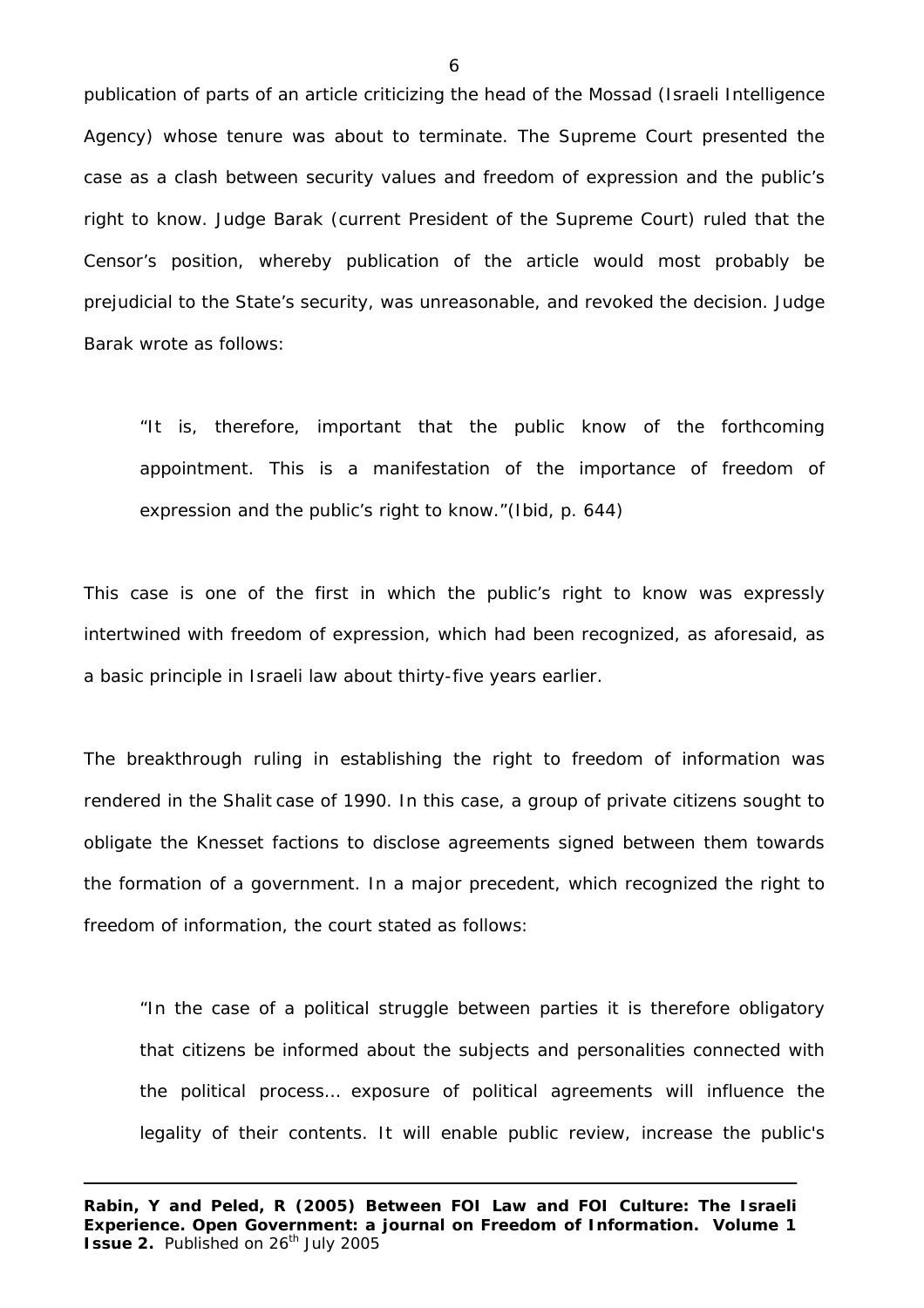confidence in the governing authorities… A private person who has information may keep it to himself…This does not apply to a public personality. Information in its possession is not its private "property". It is "property" which belongs to the public, and it must bring it to the notice of the public"

Two years later, following the ruling, the obligation to publish political agreements before the formation of a government was included in the Basic Law: the Government (this obligation is presently stipulated in section 1 of the Government Law (2001)). However, the public debate concerning the legislation of a comprehensive Freedom of Information Law had only just begun. In 1992, a number of non-governmental organizations established the "Coalition for Freedom of Information". The Coalition operated several years with both Opposition and Coalition Knesset members, and led to the submission of draft private laws, which never progressed beyond the first reading.

In 1994, public pressure led to the establishment of a public committee, headed by a District Court judge (retired), which consisted of a journalist, a representative of the Association for Civil Rights, and representatives from the relevant government ministries. After a year of intensive work, the committee submitted its proposal for the text of the Freedom of Information Law to the Minister of Justice This proposal was integrated with that of some Knesset members, but three more years of discussions in the Knesset committees, and significant changes in the committee's proposal, were required before the Law was ratified, in May 1998.

The lack of such a law was noted by various scholars and judges. Supreme Court Judge, Yitzhak Zamir, wrote in 1996:

**Rabin, Y and Peled, R (2005) Between FOI Law and FOI Culture: The Israeli Experience. Open Government: a journal on Freedom of Information. Volume 1 Issue 2.** Published on 26<sup>th</sup> July 2005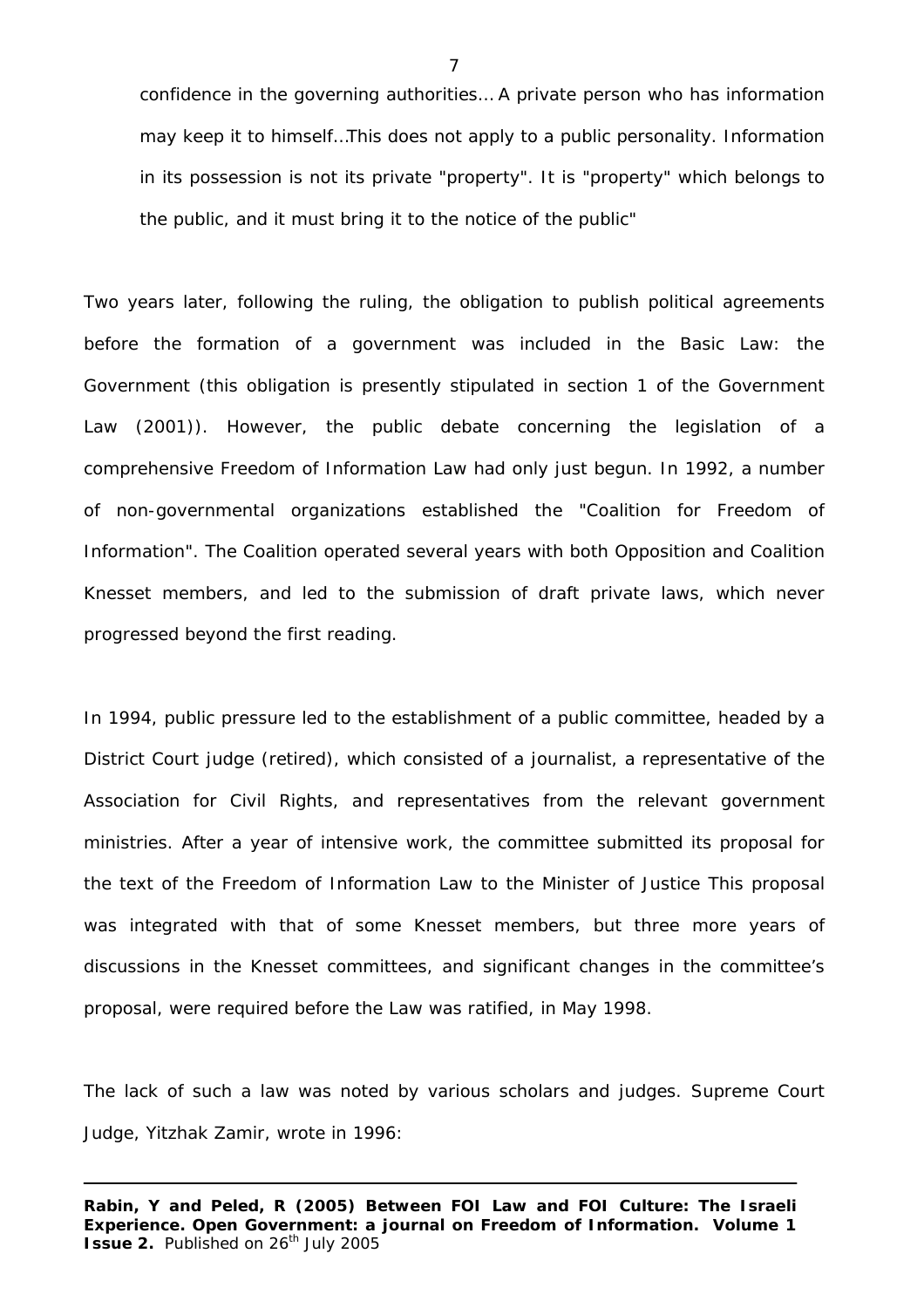"The court places great importance on the public's right to know, and it would have welcomed it if it had found it in the book of laws. However, the court itself refraines from establishing a precedent determining this right… In countries where the right has been recognized, it was also not established by the court but by the legislator. Indeed, the public's right to know… is a complex right by its very nature…. It is more suited to formalization by way of legislation than by judgment." (Zamir, *Administrative Power* (1991), pp. 871- 872 (in Hebrew).

The passing of the Law marked the end of the campaign for the Freedom of Information Coalition. The non-governmental organizations which had participated in the Coalition felt that their goal had been achieved and their task completed.

(b) The Freedom of Information Law

The Freedom of Information Law in Israel is basically similar to FOI laws legislated in the 90's in European countries. Section 1 of the Law stipulates as follows:

"Every Israeli citizen and resident has the right to obtain information from a public authority."

In the course of the debate in the Knesset's Constitution, Legislation and Law Committee, the scope of the Law was expanded to grant a right, albeit limited, to non-residents (mainly foreign workers). Section 12 stipulates as follows: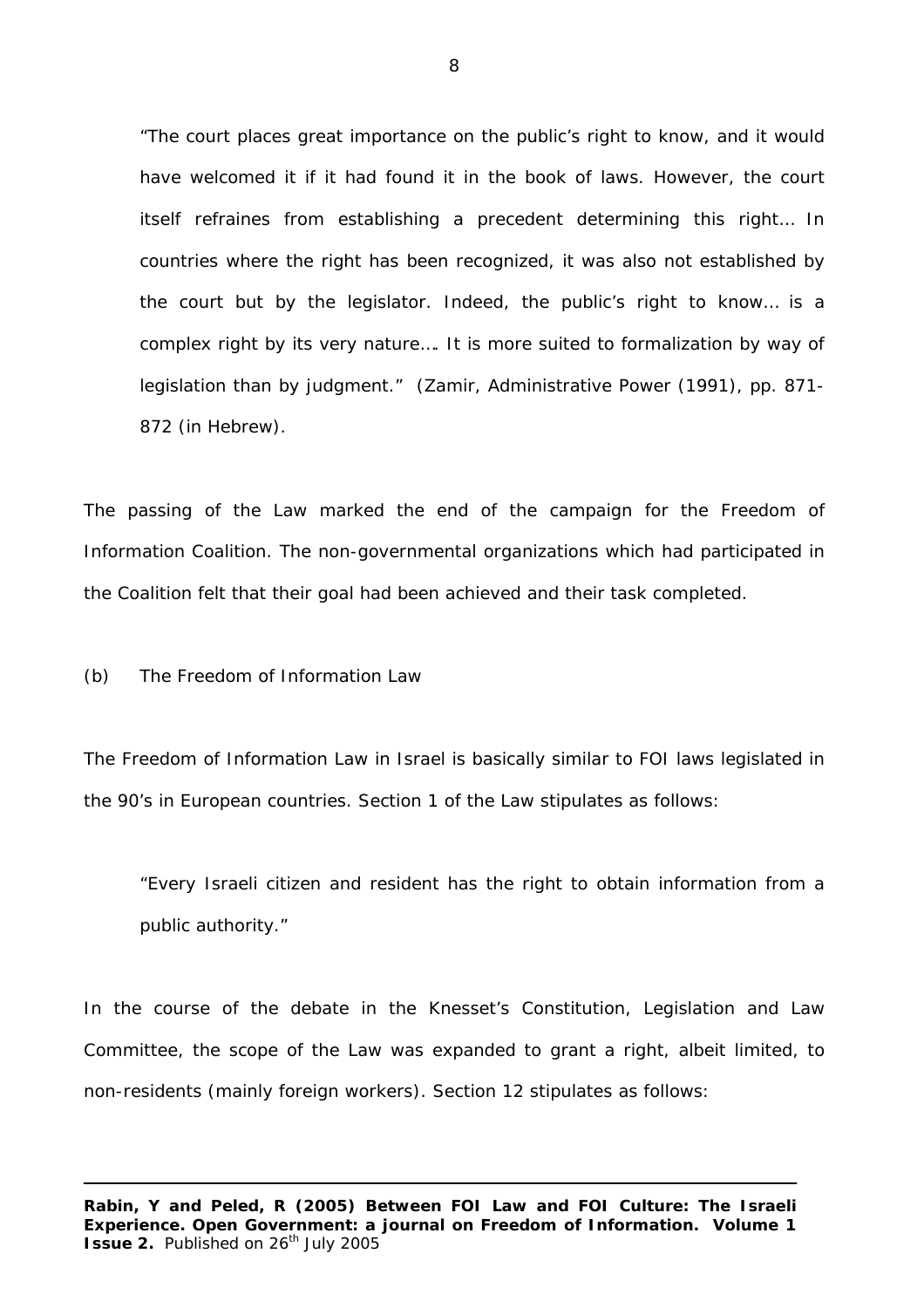"The stipulations of this law shall also apply to a person requesting information who is neither a citizen, nor a resident, with regards to information concerning his rights in Israel."

This definition is broader than is customary in some of the freedom of information laws, which confer rights only on citizens and residents, such as the Canadian law (Section 4 of the Canadian Freedom of Information Act, 1985) but narrower than customary in laws legislated in recent years conferring the right to information on every person, such as the Section 1 of the UK Freedom of Information Act, 2000.

Section 2 applies the law to a long list of public authorities, among them government ministries, the Office of the President, the Knesset, the State Comptroller, the Courts, government corporations, and "any other agency fulfilling a public function, which is a controlled agency." Section 9 sets forth the exemptions, similar to those in practice in other countries, including information the disclosure of which might be detrimental to State security, to its foreign relations, to public safety, invasion of privacy as defined in the Privacy Protection Law, information concerning policy in formulation, information concerning internal discussions, information that is a commercial secret of economic value. Section 10 qualifies the exemptions and stipulates as follows:

 "In considering a refusal to provide information under this law … the public authority will take into account, among other things…. the public interest in the disclosure of the information …"

Section 14 provides a sweeping exemption for intelligence agencies.

 $\overline{Q}$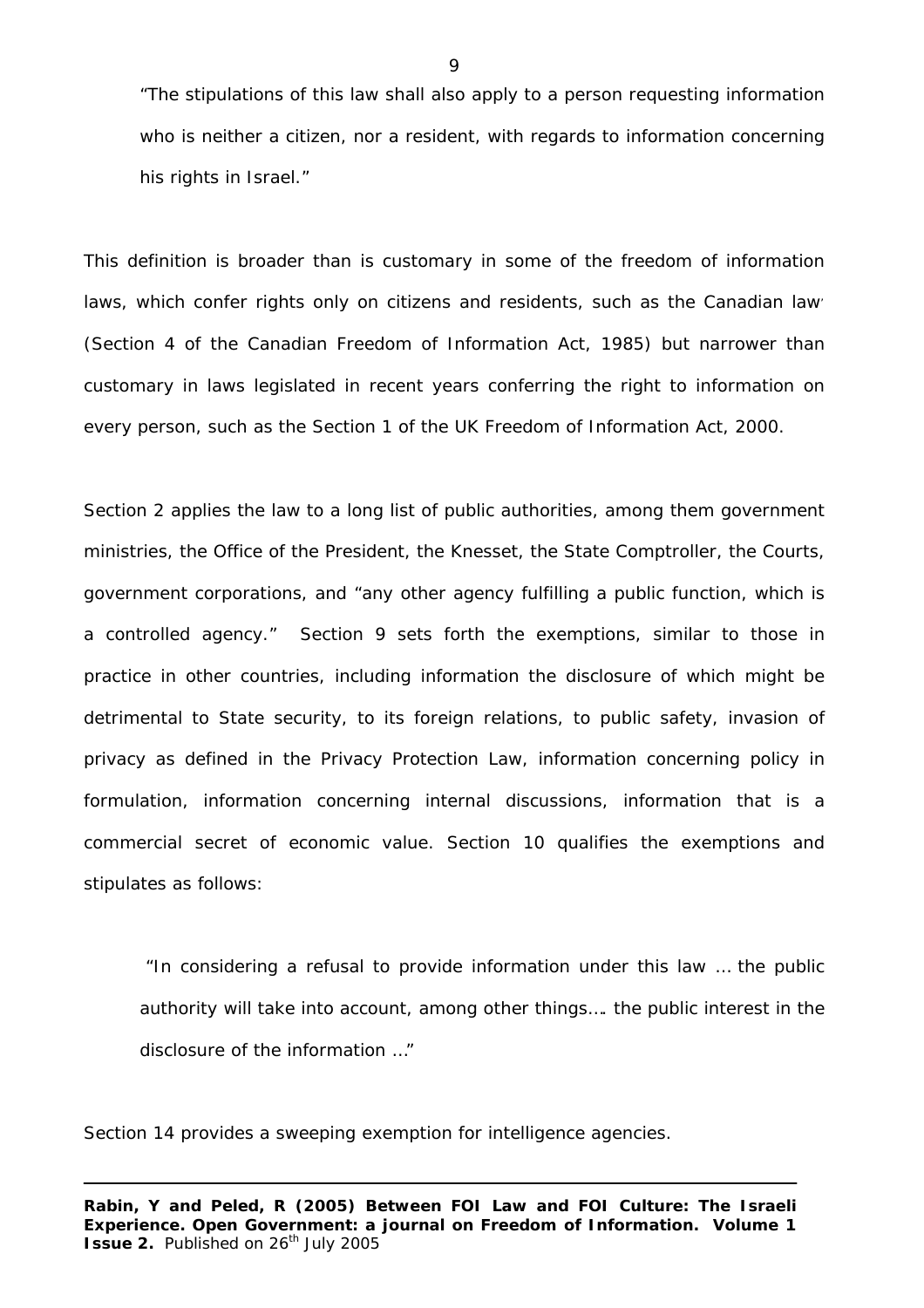Section 17 stipulates that, in the case of refusal to grant an application for information, the decision may be appealed to the Administrative Court, which may obtain all the information that has been refused, and may direct to hand it over if, in the court's opinion, the public interest in the disclosure of the information is superior to and is greater than the reason for denying the request.

Section 18 authorizes the Minister of Justice to set fees for requests for information, with the exception of information requested by an individual regarding him- or herself. The section stipulates explicitly that the Minister of Justice shall specify circumstances in which the fee shall be waived. Nevertheless, the regulations legislated after the Law was passed specified no waivers beyond those already stipulated in the Law concerning information requested by a person about him/herself.

Section 3 of the Law stipulates that every public authority shall appoint from among its employees an official to be in charge of implementation of the Law. The appointed represent the authority vis-a-vis applicants, deal with their applications and provide positive or negative responses. They are subordinate to the head of their respective authority. However, Section 19 of the Law, stipulating that the Minister of Justice shall be in charge of implementing the Law, does not establish any specific mechanism for supervising the execution of the provisions thereof. Therefore, the Law specifies no entity whatsoever which could supervise the activity of the officials and serve as an address for public complaints concerning the manner in which the Law is being implemented by the ministries. The first appeals instance against refusal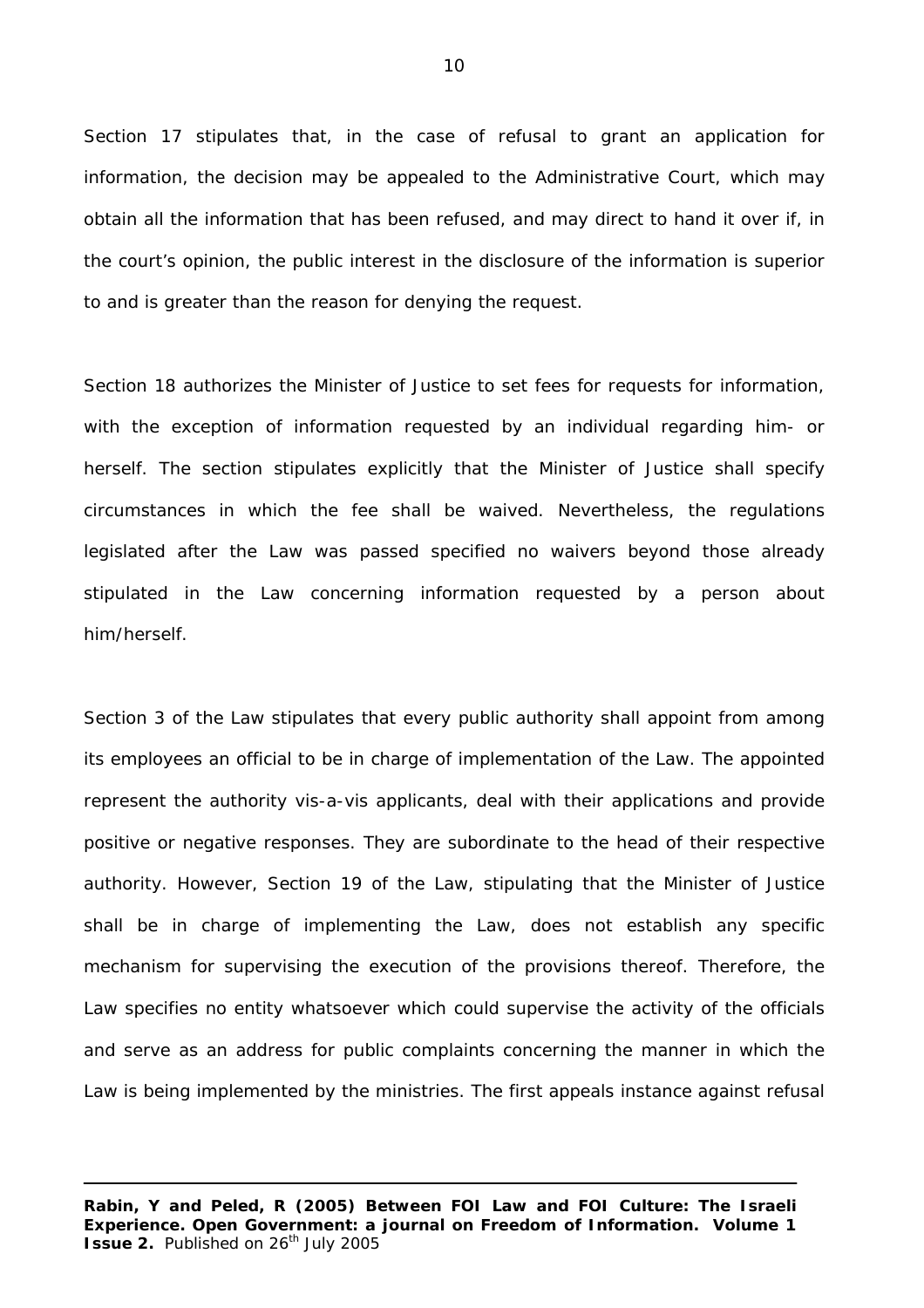of a request for information is the Administrative Court, the application to which involves considerable financial resources and is time consuming.

### **3. FOI in Israel, Seven Years after the Legislation**

Seven years after the Law was passed, the current state of affairs is very different from that envisaged by its initiators. The hopes placed in the Law have been realized only to a very limited extent. Henceforth, we shall examine the involvement of several entities - the government, the public, the media and the courts - in the process of the law's implementation. (Thus we follow the classification presented in Sommer, 2003)

(a) The Government

Officials of the Civil Service Commission who appeared before the Committee advised, that in order to implement the Law it would be necessary to establish a 3-4 person unit to provide advice and assistance, and to monitor its execution (this unit could have fulfilled a role similar to that of the Information Commission in many countries). In addition, the Committee estimated that in order to implement the Law in the various authorities, an additional 220 government employee positions would be required. The Committee also estimated that courses and training for Civil Servants would be necessary in order to train them to implement the Law. The Committee estimated the demand for information, based on reports submitted to it, at 5,000-10,000 requests per year. Based on these figures, the Committee estimated the cost of the Law at about NIS 20-40 million a year (5-10 million euro in 2005 values). It is important to state, in light of this estimate, that the representative of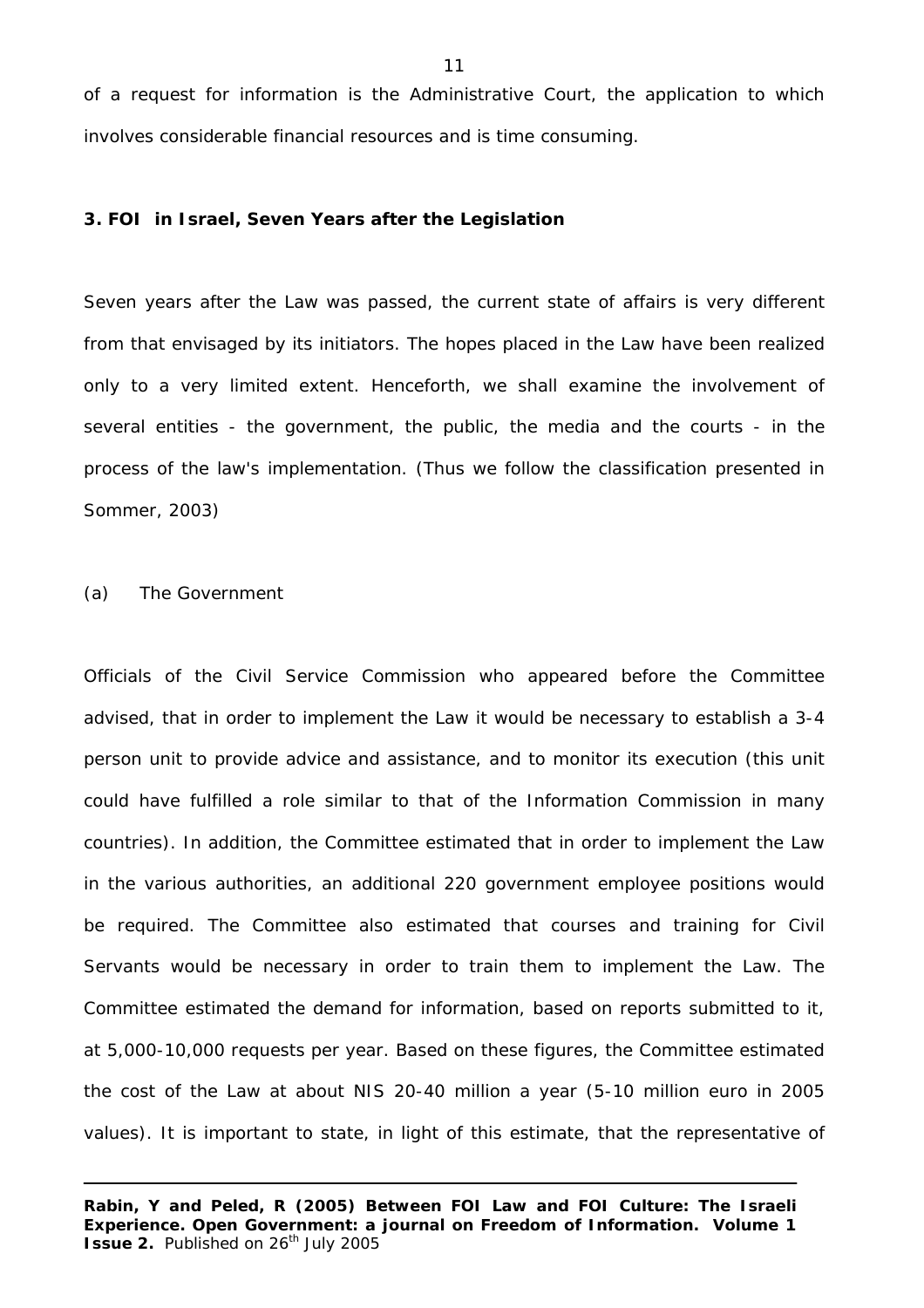the Ministry of Finance in the Committee refused to add his signature to its final report.

The said Civil Service Commission unit was never set up. In actual fact, there is presently no entity to supervise implementation of the Law. There is no address for appeals on refusals of requests within the administration. There is nobody to receive the annual reports of the officials in charge of executing the Law. No budget has been allocated specifically for the purpose of assimilating the Law. Every public authority has its own official, who is subordinate to the head of the authority. All officials are employees of the authority who fulfill this function in addition to their regular duties. Sometimes, the duties of the employees in question actually contradict compliance with the provisions of the Law. Thus, for instance, the person in charge for implementing the Law in the IDF is the IDF Spokeswoman, who is in charge of preserving the image of the army and concealing embarrassing information from the public. Rick Snell argues that FoI officers are "the secret to the success or failure of FoI legislation" (Snell, 2001). Lack of training and of a supportive environment make them much more likely to be the key to failure than to success.

The lack of a central commissioner to supervise the implementation of the law was also felt in Australia, where the issue was discussed widely in the report of a committee appointed in 1995 to recommend measures to promote the assimilation of the Australian Freedom of Information Act (Committee on legislative reforms of the Government of Australia, 1982).

The training for the Civil Servants amounted to one study day, held ahead of the enactment of the Law, attended by 140 senior Civil Servants (Civil Service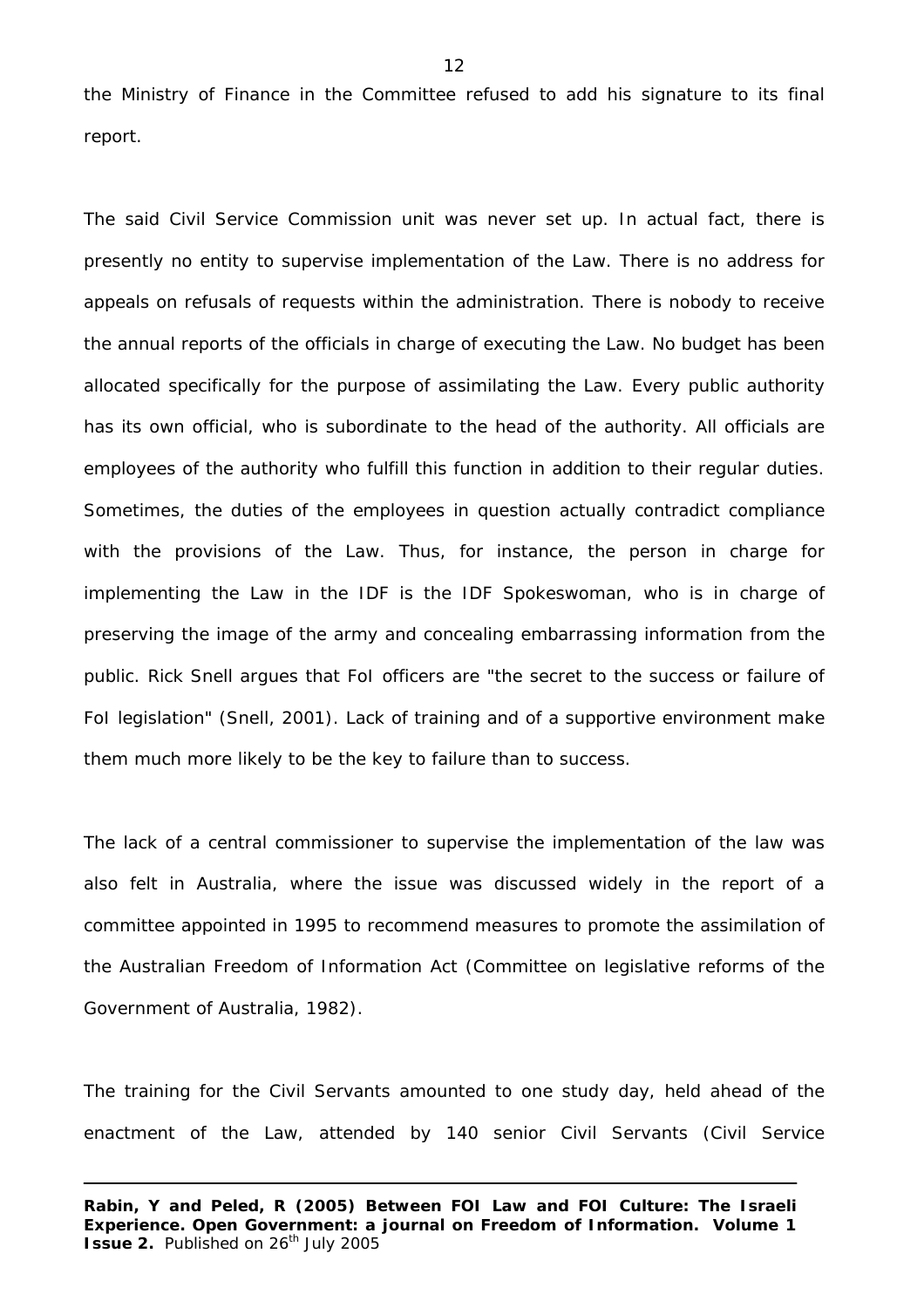Comission, 1999 p.46). No further training was held in subsequent years until 2005, when one study day took place. The lack of suitable training entails lacking understanding on behalf of civil servants to the importance of their FOI duties. In 2003, only half the government ministries published their annual report on implementation of the Law, as required in Section 6 thereof. The report of the Canadian Access to Information Review Task Force, appointed by the Canadian government to review all aspects of the federal government's access to information (ATI) regime, and to make recommendations on how it might be improved, discussed the cultural change required from civil servants. It stated that:

" There can be no significant and lasting improvement of access to information without their understanding, co-operation and support… Officials in many jurisdictions told us that a common mistake they made in implementing their access regime was failing to assess the extent of the cultural change involved" (Access to Information Review Task Force, 2002. c. 11)

Without stipulating sanctions in the Law against government officials, and without a central authority responsible for supervising the implementation of the Law, the authorities' officials have no incentive for publishing reports, and there is nobody to monitor the government's inaction in this context. The public Committee which drafted the Law, considered the possibility of imposing sanctions on employees who do not comply with its provisions, but eventually decided to refrain from dealing with this aspect in "recognition that when the time comes, it will be necessary to discuss such an arrangement on the basis of further examination of and accumulated experience in implementing the Law." (*Ibid,* p.32) It is doubtful whether under the Israeli legal system it is possible to define failure to comply with provisions of the Freedom of Information Law as a criminal offence, entailing penalties such as fines or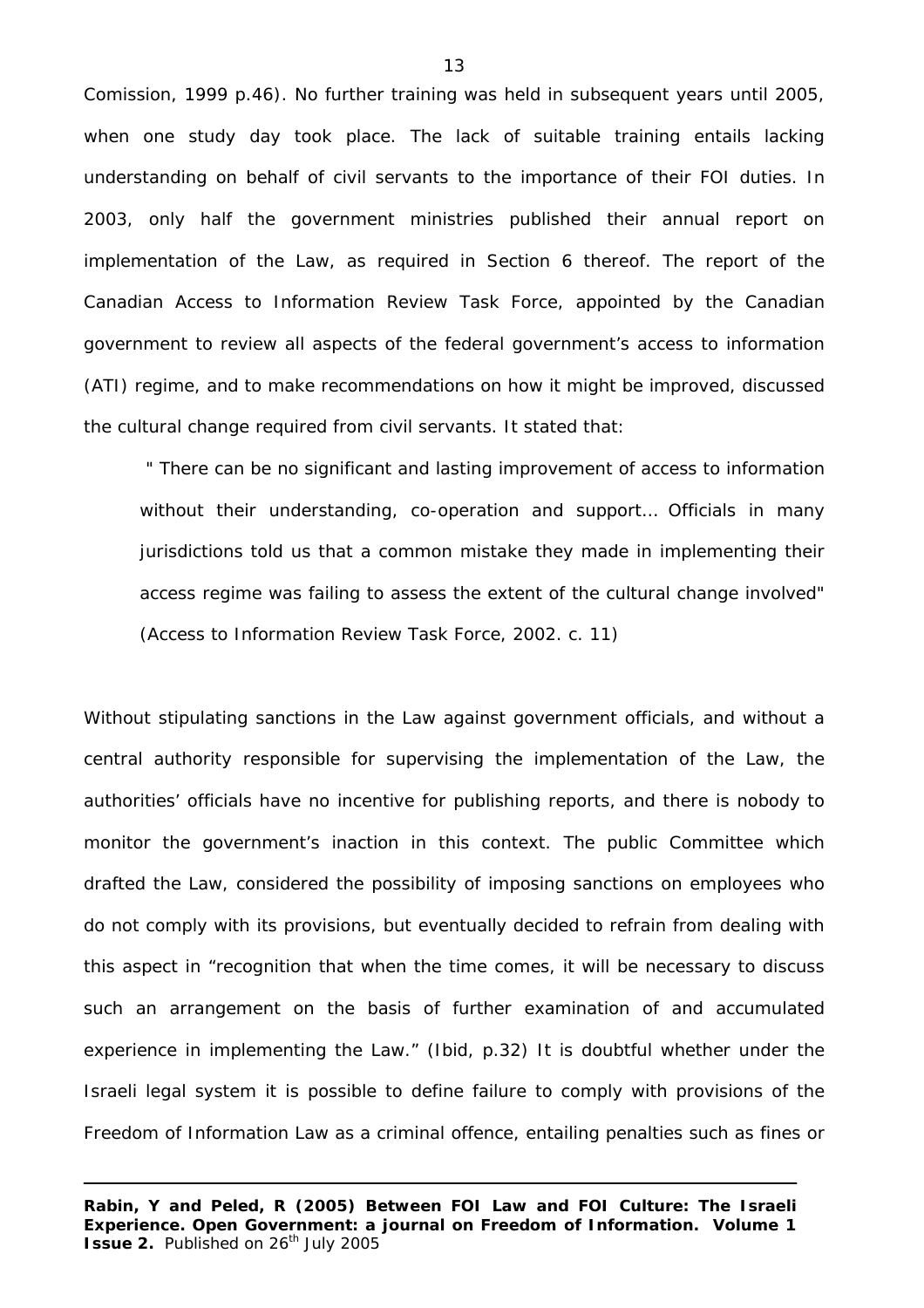imprisonment, as is the case with the Indian Freedom of Information Law (Section 17 of the Indian Right to Information Bill, 2004). Never the less, disciplinary offences in the context of the Civil Service do exist in other legislations. The accumulated experience concerning implementation of the Freedom of Information Law testifies, at the very least, to the need to reconsider the idea of imposing sanctions on officials who do not fulfill their duties.

The failure of the government to take any of the above mentioned measures, resulted in little if any change in its tradition of secrecy, and information exposure on "need to know" basis. The issue of generating cultural change among government officials in order to promote better FOI conduct, has been discussed in a research paper submitted to the Canadian Task Force in 2002. The report suggests that allocation of more resources for an efficient information management system, better training better training for public servant's as well as managerial support, are vital condition for the creation of a cultural change among officials.

(b) The Public

Since its legislation, the public has not shown the anticipated interest in the Freedom of Information Law. Six years have passed since it took effect, yet the majority of government ministries receive only a few dozen applications each year. According to figures published by half the government ministries in 2003, a combined total of 675 applications were submitted to these ministries (as will be remembered, the public Committee expected some 5,000-10,000 applications a year) (The figures do not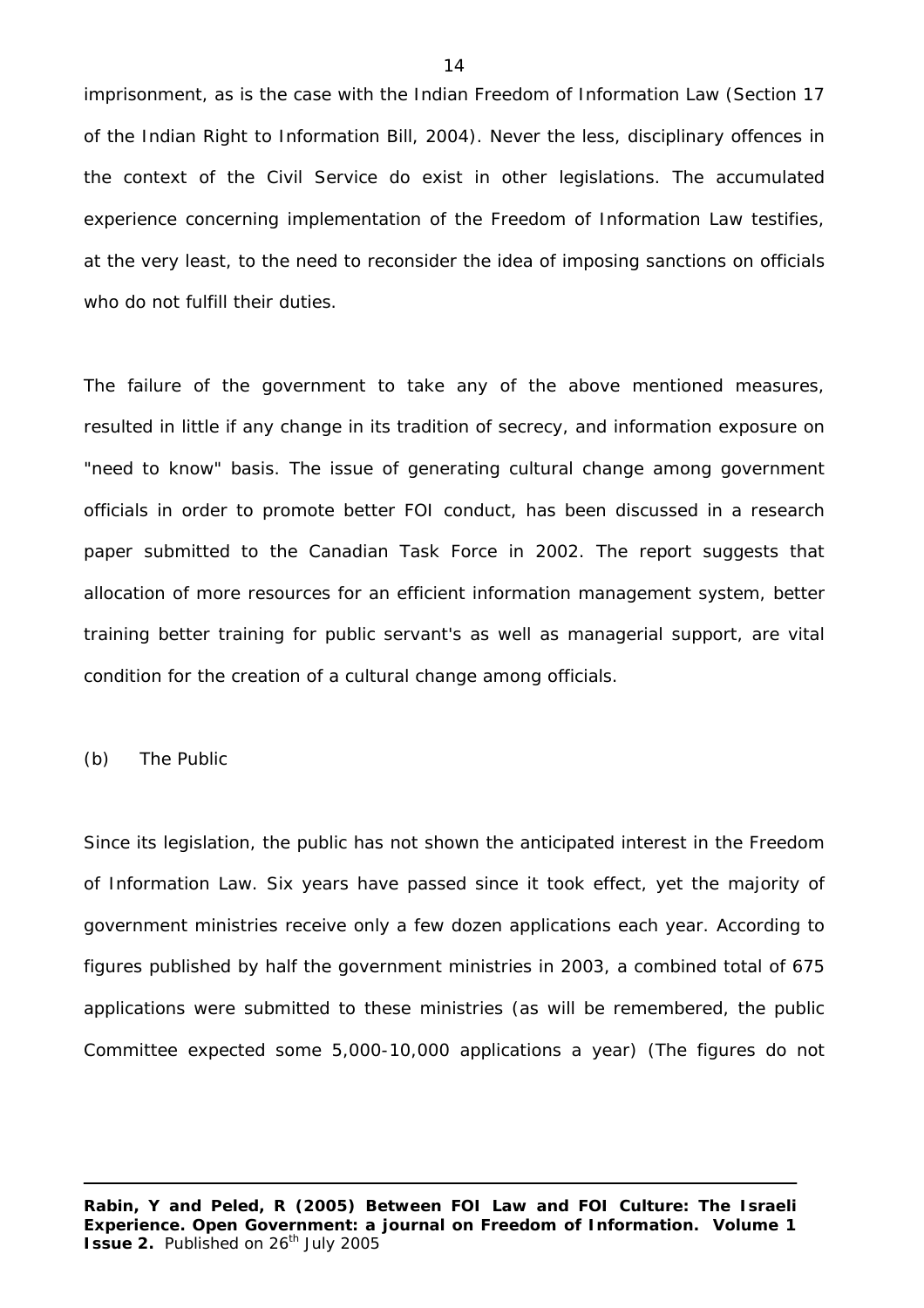includeapplications submitted to the local authorities and other agencies).<sup>\*</sup> Almost 20% of these applications were never dealt with, due to non-payment of the application fee. About another 20% received a negative response due to the various exemptions specified in the Law. Less than 10% of the negative replies led applicants to seek the intervention of the Administrative Court.<sup>∗</sup>

These figures should be read also in light of the fact that some of the information requested under the Freedom of Information Law had been accessible even before the law was legislated, in light of specific legislation in the past. It is difficult to assess which part of these requests constitutes the exercise of the right created by the FOI Law, but it is a considerably smaller figure than the overall number of applications.

In order to examine the problem from the point of view of the public in need of information, it would be appropriate to distinct between two aspects of the Law: The first is the establishment of the actual right to receive the information; the second is the formalization of the procedure for obtaining such information, which is no less important for the realization of the right. As was observed by Prof. Roberts of Syracuse University (2002): "The letter of the law matters, but an access to information *system* has many more components… these less obvious elements may play an important role in what the right to information means in practice".

j

<span id="page-14-0"></span><sup>∗</sup> At the same time, an examination of the reports of the persons in charge of implementation of the law in the large municipalities shows that the use of the law was not more frequent.

<sup>∗</sup> These figures were collected on the basis of annual reports for 2003 by the officials for the implementation of the Freedom of Information Law in the eleven government ministries which published reports. The other ministries did not submit annual reports on implementation of the Law.

**Rabin, Y and Peled, R (2005) Between FOI Law and FOI Culture: The Israeli Experience. Open Government: a journal on Freedom of Information. Volume 1 Issue 2.** Published on 26<sup>th</sup> July 2005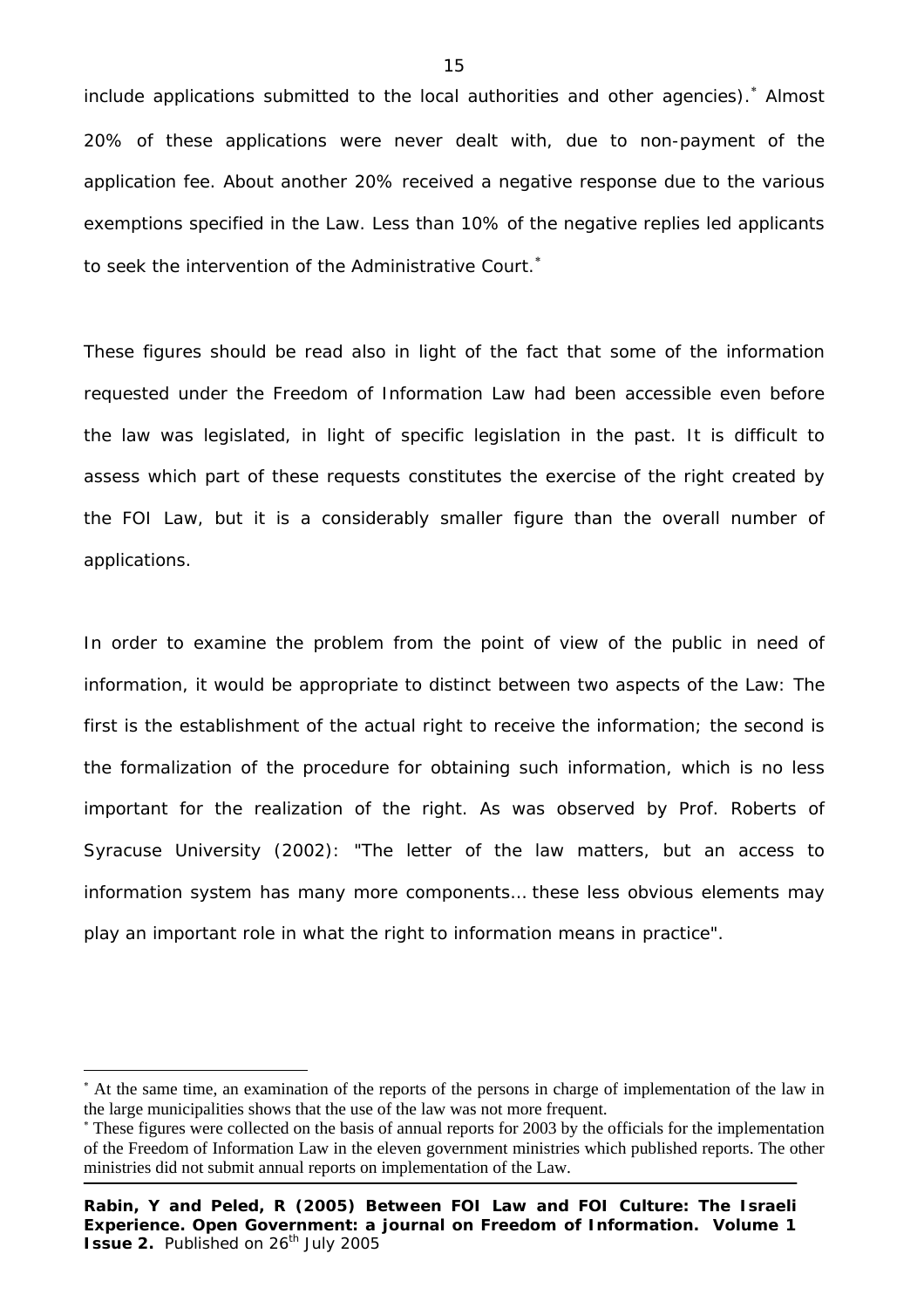As for the first aspect, the public very quickly discovered that the actual legislation of the Law made no difference to the government officials' perception of the essence of the information they are expected to provide. Many of the applications submitted to the authorities concern citizens' personal affairs, or other non-controversial matters. Information in respect thereof was provided quite freely even before the Law was legislated. Moreover, there is reason to assume that so long as requests for information were submitted informally, the handling of such non-controversial requests was more rapid and efficient. On the other hand, requests for information which the authorities wish to refrain from giving still encounter mountains of bureaucracy that have not been removed on the initiative of the government officials. Such requests are often ignored, and it is only due to the applicant's insistence that they produce the negative reply. The Administrative Courts have become an almost structural part of the effort required to obtain information on controversial issues.

As for the second aspect, i.e. formalizing the procedure for obtaining information, it may be argued that the citizens' situation in this aspect is inferior to that prevailing prior to the legislation of the Law. In the past, information on non-controversial issues could be obtained after a written or telephone application to the relevant official in the ministry. Now the citizen is required to negotiate a much more complicated bureaucratic procedure. He/she has to perform a number of activities: The first is to pay a fee of about \$20<sup>\*</sup>[.](#page-15-0) The second is to send a receipt evidencing payment of the fee to the relevant government ministry<sup>\*</sup>[.](#page-15-1) The third is to submit a written application to the person in charge in the relevant authority - and to that

-

<span id="page-15-0"></span><sup>∗</sup> Israel is one of the few countries which charge for the actual submission of an application. Other countries with similar regulations are Australia, Japan and Canada ∗

<span id="page-15-1"></span>This stage is gradually being replaced with online payments.

**Rabin, Y and Peled, R (2005) Between FOI Law and FOI Culture: The Israeli Experience. Open Government: a journal on Freedom of Information. Volume 1 Issue 2.** Published on 26<sup>th</sup> July 2005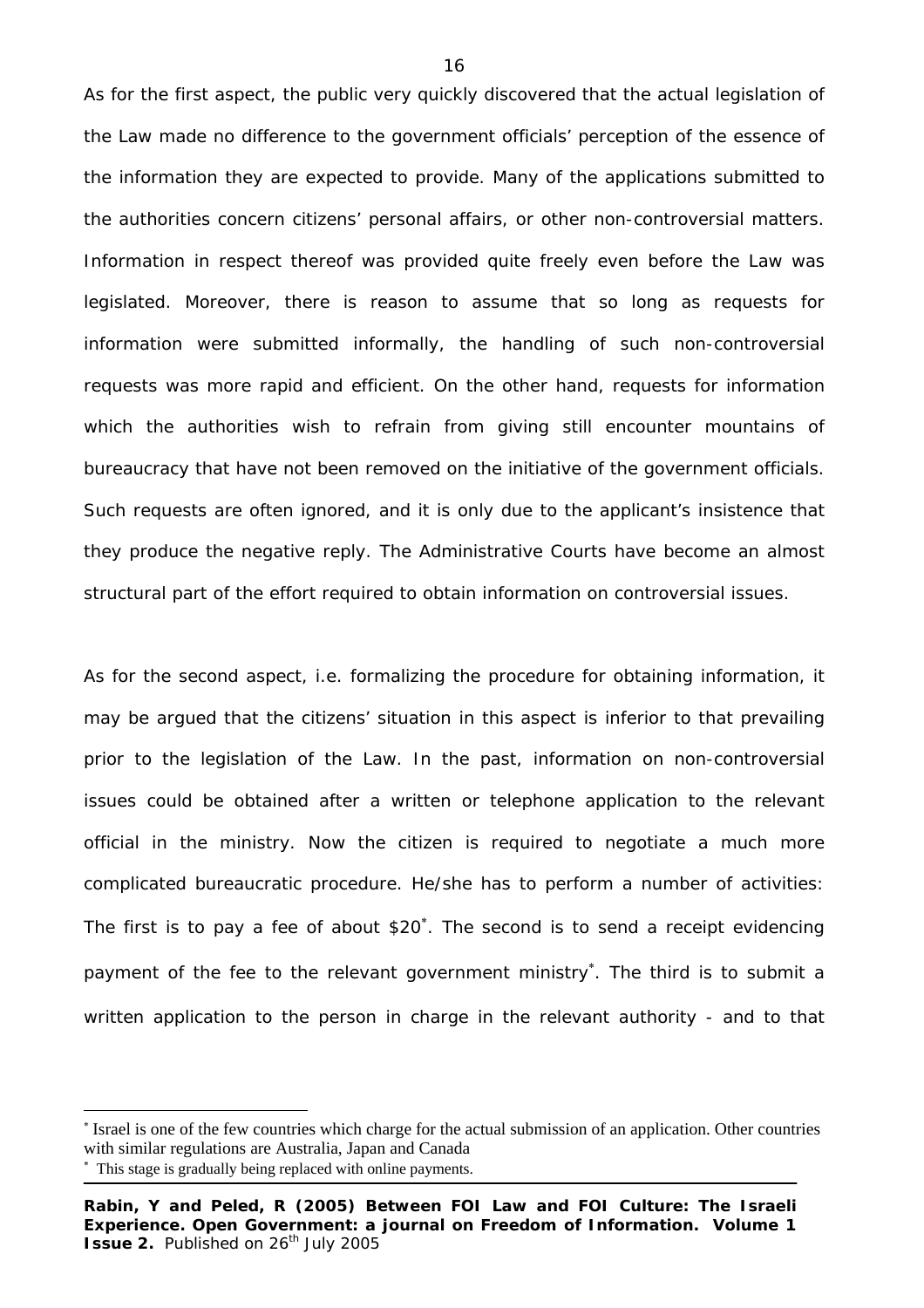person only. After submitting the application, the citizen must wait for 30 days to receive a reply, and sometimes a longer period to receive the information itself.

Administration officials who rely on the procedural provisions of the law, often succeed in exhausting the applicants, and in about 20% of the cases the process is stopped after submission of the application, due to failure to pay the fee or because the applicant abandoned his application in the course of the process. In such a situation, it is quite possible that many citizens apply to receive information other than on the basis of the Freedom of Information Law. This means that in such cases, on the one hand, those in charge of freedom of information are not required to fulfill their function and are not challenged by the public, and, on the other, applicants who are denied information cannot enjoy the Law's protection of their right to obtain information. Thus, for instance, the Tel Aviv Administrative Court recently rejected the petition of two citizens concerning refusal to provide information, because their application had not been submitted to the person in charge of implementing the Law in the ministry, but to a lower ranking official. The court directed them to re-apply, in accordance with the procedure stipulated in the Law.

# (c) The Media

The attitude of the media towards the Freedom of Information Law deserves special attention. In the first month of the implementation of the Freedom of Information Act in the U.K., half of the 4,000 applications for information submitted to the authorities came from those who identified themselves as journalists. In Canada, with its much longer tradition of FOI, some 10% of the requests submitted annually come from the Media (Attallah P., Pyman, H. 2002). In Israel, journalists had played an important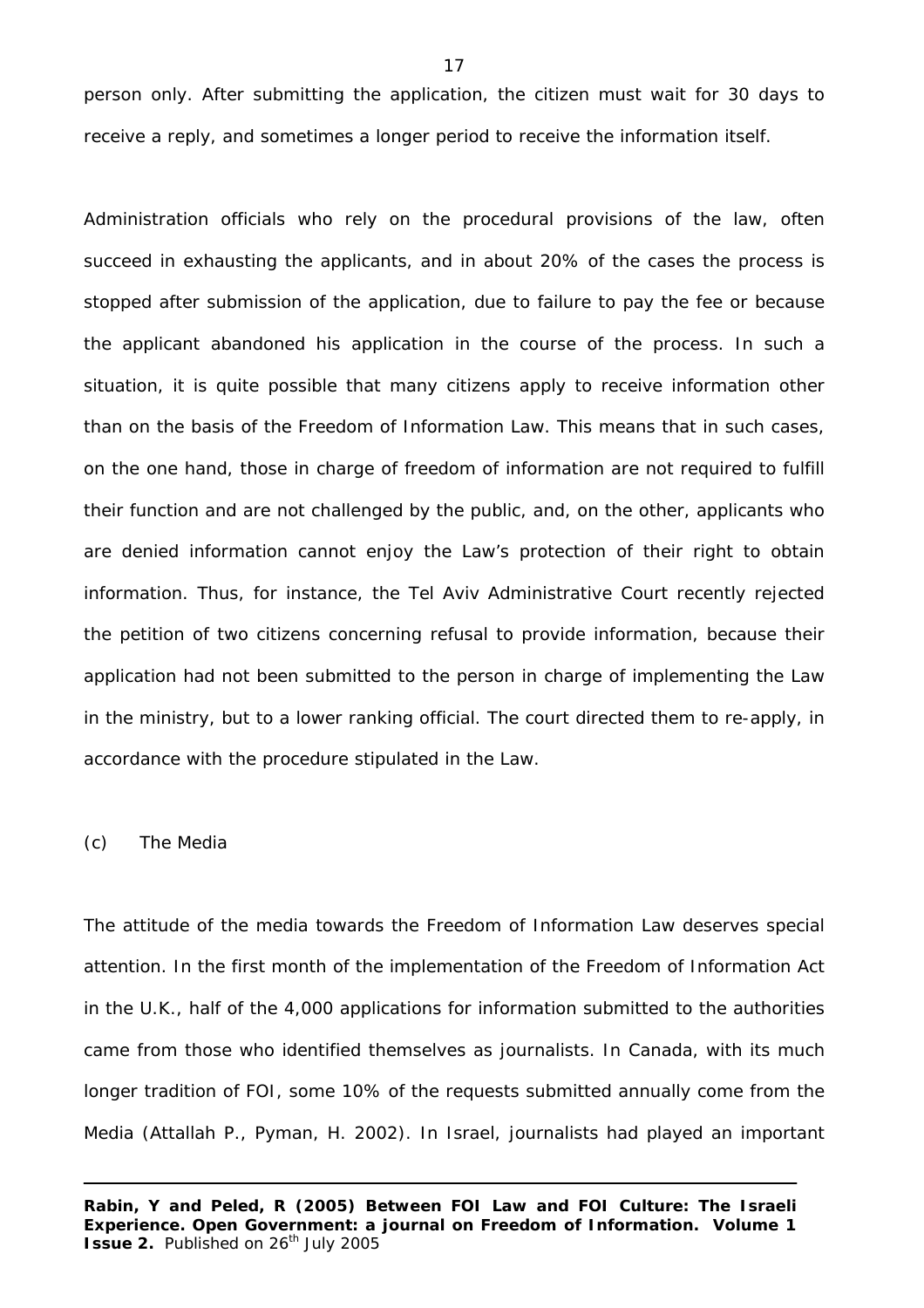role in creating the legal precedents which established the right to obtain information even before the Law was legislated. The media reported extensively on the triumph of the adoption of the Law, but since their interest seems to have waned together with that of the general public. In the course of the seven years since the legislation, 18 articles monitoring its implementation have been published in the daily newspapers, only two of which were in the two most highly-circulated daily newspapers, and all the other 16 were published in "Ha'Aretz" newspaper, which initiated the majority of applications to the courts, both before and after the legislation.<sup>∗</sup> Journalists submit very few applications for information pursuant to the Law. In the growing media competition, Journalists have little patience to wait out the periods stipulated in the Law. They fear that information obtained pursuant to the Law will reach the public domain thus negating their exclusivity. The majority do not believe in the prospects of obtaining real information with the help of this Law. In the relatively restricted political circles such as those existing in Israel, reporters believe in their ability to obtain all the information they require through leaks. Information that requires a month-long waiting period, and rummaging among many documents, bears no attraction for them. At the same time, in a few specific cases in which the public was aware of the existence of documents of great public interest, there were news organizations who tried to make use of the Law. The first petition under the Law was filed by the editor of the Arab-Israeli newspaper "Kul el-Arab", and led to the exposure of a critical report prepared following suspicions of irregularities in the operation of the Nazareth branch of the National Insurance Institute (Andreos v. National Insurance, 2000). The second, and more famous petition was submitted by "Ha'Aretz", and led to the exposure of the State Prosecuter's opinion in regard to a corruption scandal in the Prime Minister's office, whereby then Prime Minister,

j

<sup>∗</sup> These figures are based on an examination made in the computerized data banks of the daily press in the Sha'ar Zion library in Tel Aviv. The examination was conducted at the end of 2004.

**Rabin, Y and Peled, R (2005) Between FOI Law and FOI Culture: The Israeli Experience. Open Government: a journal on Freedom of Information. Volume 1 Issue 2.** Published on 26<sup>th</sup> July 2005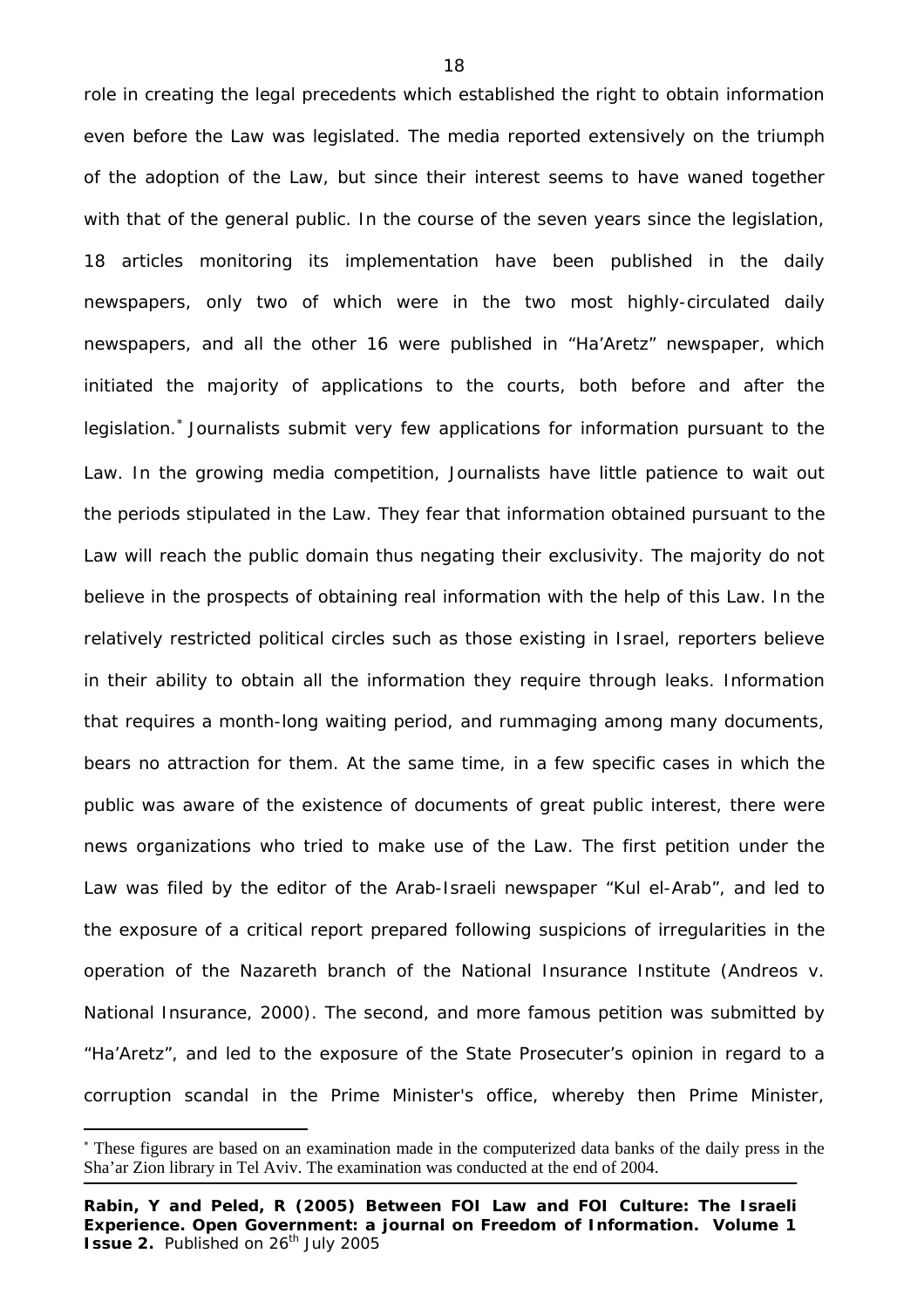Benjamin Netanyahu, should be brought to trial, although this opinion was given as part of an internal consultation, and eventually was rejected by the Attorney General. The Administrative Court denied the newspaper's petition, (Ha'Aretz v. Ministry of Justice, 2000) as it was not convinced "that the public interest in this case was greater than or superior to the need to defend the regular functioning of the prosecuting authorities."(*Ibid*, paragraph 10 of the judgement rendered by judge Yashaya) However, the Supreme Court overturned the decision and established that "exercise of the public's right to know depends on the reporters' access to sources of information." As aforesaid, despite the great public reverberations caused by this ruling, apart from these cases, only few petitions for disclosure of information were filed by the media under the Law.

(d) The Courts

In light of the authorities' very partial implementation of the provisions of the Law, and the lack of a supervisory or appeals authority within the administration, the courts remain the sole refuge for those seeking information which the authorities are not willing to provide.

Section 17 of the Law grants the Administrative Courts the power to order the disclosure of information that is exempt from disclosure under the law, if it is convinced that the public interest in disclosure of the information is superior to and greater than the reason for denying the application. This is an exception to the rule, whereby the Administrative Court examines the feasibility of the authority's decisions, but does not replace the authority's discretion with its own. Thus the court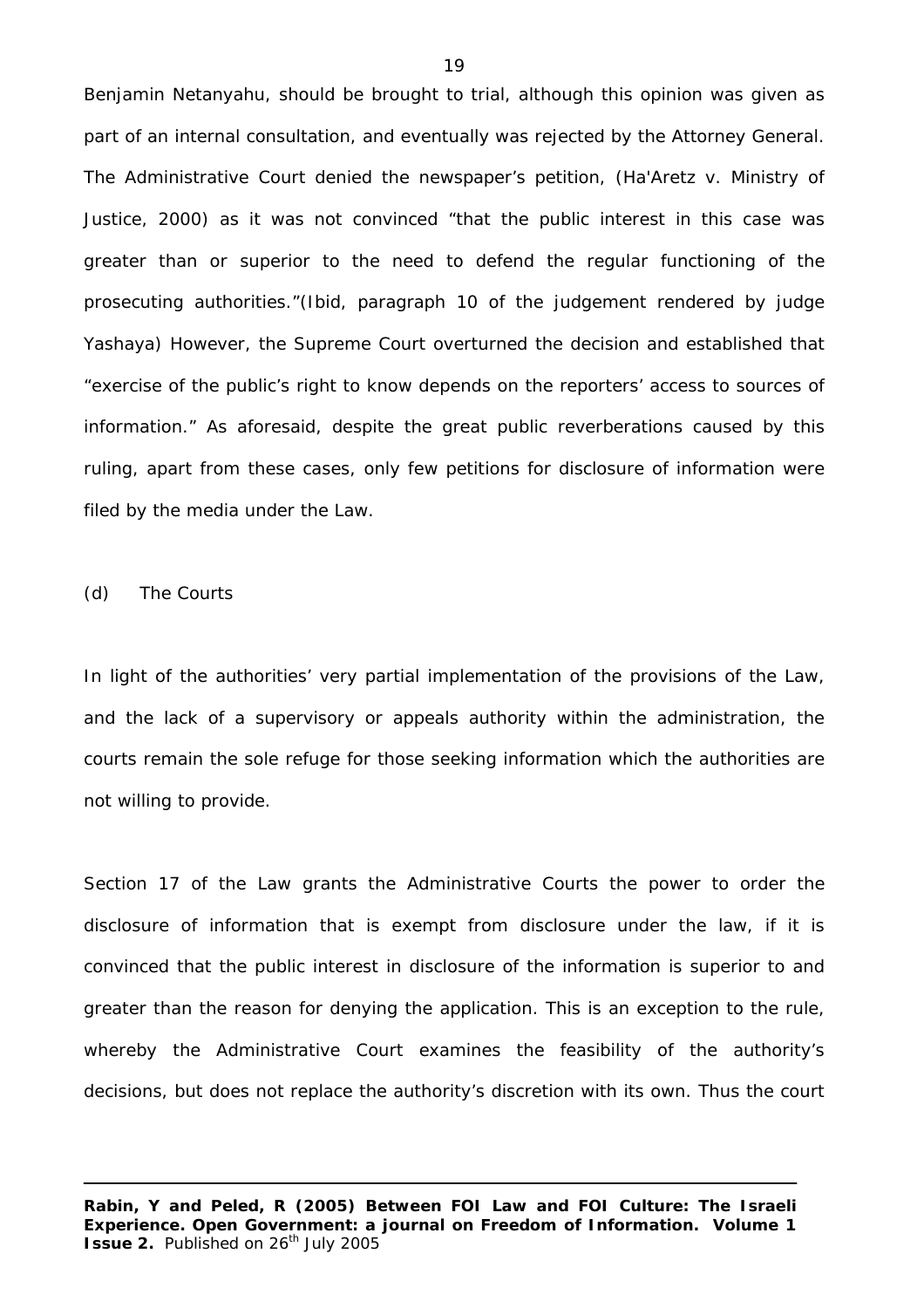has been granted power, similar to that provided under the American Freedom of Information Act of 1966, to consider petitions on these issues de novo.

The President of the Supreme Court, Judge Aharon Barak, in a lecture in the year 2000, expressed his thoughts on the courts' function in implementing the Law (Barak, 2003). He stated that the exemptions in the Law should be interpreted narrowly, and that the concern for State security or prejudice to the function of the authorities that might preclude disclosure of information must be "strong, serious and severe, and the probability of its occurrence very high."

In actual fact, the accumulated rulings on petitions under the Freedom of Information Law testify to contradictory trends in the courts' approach to the Law, and contain a number of worrying signals. Often there is a gap between the courts' rhetoric and their actual decisions, showing excessive lenience for the budgetary and organizational constraints of government ministries.

On the one hand, in the Amutat Shahar case, the court created the precedent of a narrow interpretation of the exemptions stipulated in the Law. In this case, the appellant sought to disclose the minutes of the discussions of the Higher Education Council in which it was decided not to approve the request to set up an extension of the Faculty for Medical Studies of the Gdansk University in Israel. The court stipulated that even if the authority was not duty-bound to provide the information, since it is covered by the exception of "internal discussions", it was duty-bound to consider the public interest in the disclosure thereof. Since in this case the authority had not properly considered the damage that might be caused to the public's faith in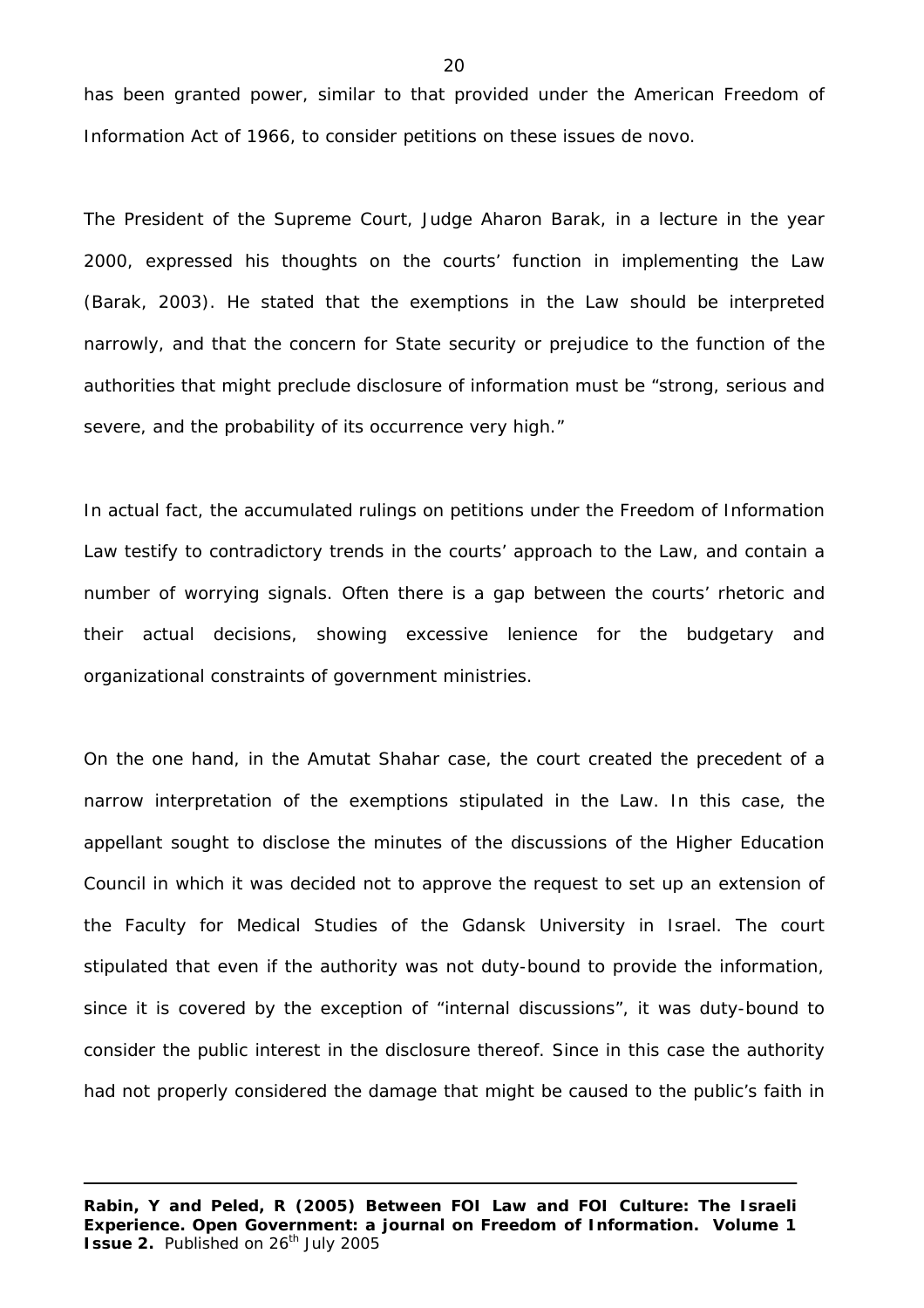its activities, and no "actual damage" to the Council's function had been proven, the court obligated it to provide the requested information.

On the other hand, in a recent judgment rendered by the Supreme Court in the matter of the Union of Old Age Homes, the limiting interpretation of the exemptions in the Law given by the District Court was revoked. The Union of Old Age Homes demanded to order the Ministry of Health to reveal the Excel spread-sheets which it used to determine the tariffs paid by the Ministry to old age homes. The District Court held that even if the Ministry considers this prejudicial to its function as a public authority, exempting it from the duty of disclosing information under Section 9(b)(2) of the Law, only "special damage", as it defined it, could constitute a defense for it. The Supreme Court stipulated that no test of "special damage" appears in the Law, nor is it required thereunder. The Supreme Court saw this as an unnecessary burden on the discretion of the public authority, to which Section 10 of the law gives the power to strike a balance between public interest in the disclosure of the information and the grounds for the exemption.

In light of the above, an interesting process is emerging: until the Law was legislated, the courts showed some boldness in their rulings, which were intended to promote the public's right to obtain information, a right which had never been anchored in legislation. The right to obtain personal information was created by the precedents, and the right to obtain information on public issues, although never enjoyed such resolute and detailed judgments as its predecessor, received extended recognition in a number of judgments, such as those reviewed in the introduction to this article. Now that the right to information has been established by the legislator, its boundaries and limits set, and the methods of access to information formalized,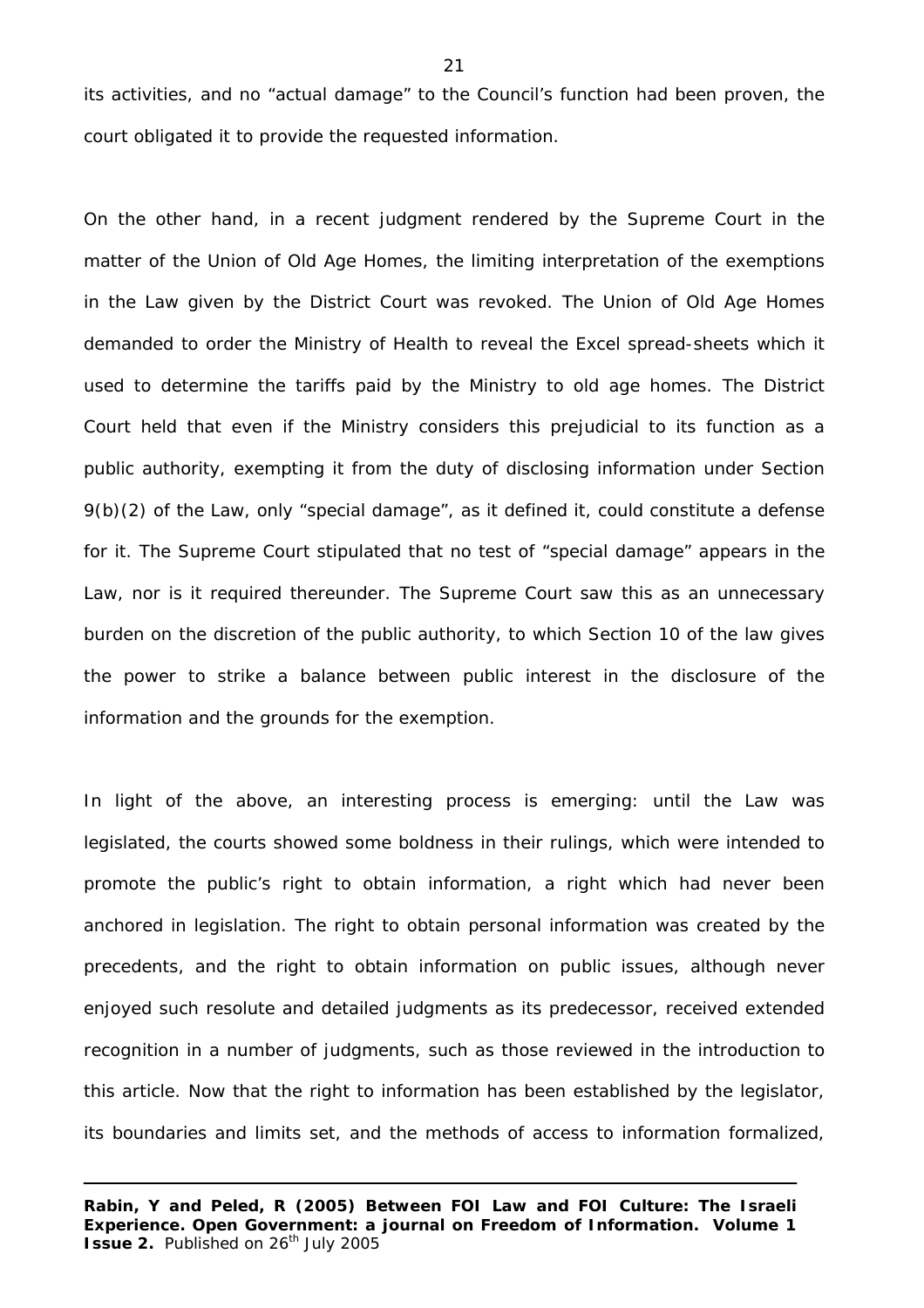the courts depend on the legislator's instructions. For this reason, petitions against a refusal to provide information are denied, because the request was not submitted to the correct address, or was submitted after the 30 days stipulated in the Law for filing a petition concerning refusal had elapsed. The courts also use limiting interpretations with respect to the entities to which the Law applies. While prior to the legislation of the Law, each case was considered on its merits, now petitions submitted against entities with obviously public characteristics, such as state-funded universities, are denied due to the fact that the entities were not included in the list of entities to which the law applies.

As we have seen, the courts have, so far, issued contradictory responses to a series of questions that will determine the manner of implementing the Freedom of Information Law. The public and the authorities still await clear decisions by the Supreme Court on a number of questions, including the following: What means should an authority invest in locating information? To what entities should the Law be applied? What is the extent of "public interest" making it justifiable to overcome the exemptions in the Law? What is the court's attitude to non-compliance with the timetables stipulated in the Law? Only sharp and consistent answers on these and other issues will assist the public authorities to internalize the duties imposed on them by the Law, and will encourage the public to apply to the courts to protect its right to obtain information.

#### **4. Summary and Conclusions**

It is inarguable that the Freedom of Information Law promoted freedom of information in Israel. The public is presently able to obtain information which was not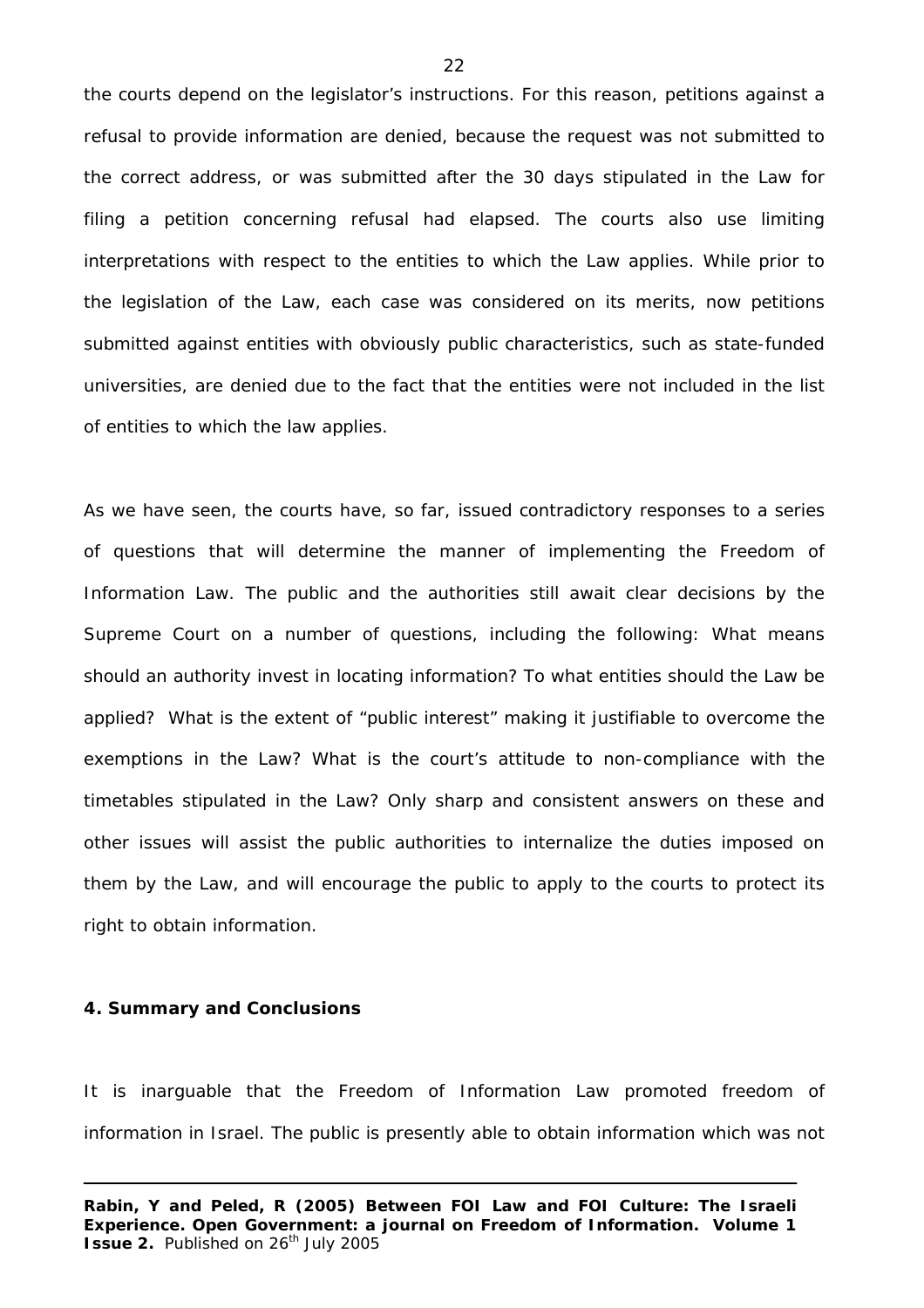available to it in the past. Thus, for instance, the disclosure of the State Prosecutor's opinion given during an internal consultation in her office on bringing the Prime Minister, Benjamin Netanyahu, to trial, was made possible to a large extent due to the law, contrary to the legal outcome of a similar case that was discussed in the Supreme Court one year prior to its legislation. At the same time, the developments of the past seven years cannot be described as a "transparency revolution", a term used to describe the expected impact of the law upon its ratification. The government authorities, despite their progressive declarations, continue to act as if they consider the information in their possession to be the authority's property. The public shows little willingness to fight for its right to information, and very often prefers to forego the requested information or to obtain it by informal methods. The courts continue to show a large measure of respect for the organizational considerations of the authorities, as well as for their freedom of action and their discretion, when asked to compell them to disclose information.

From this Israeli scene a number of conclusions may be drawn with respect to the legislation and implementation of freedom of information laws:

**1. The process of legislating the Freedom of Information Law should include as many mechanisms as possible that encourage assimilation, and should avoid mechanisms that inhibit assimilation**. It would be proper for the Freedom of Information Law to include the following assimilation encouraging mechanisms: broad definitions of those who are entitled to the information and the entities who are duty-bound to provide it; the appointment of an effective Freedom of Information Commission to supervise implementation of the law; the establishment of a user-friendly procedure for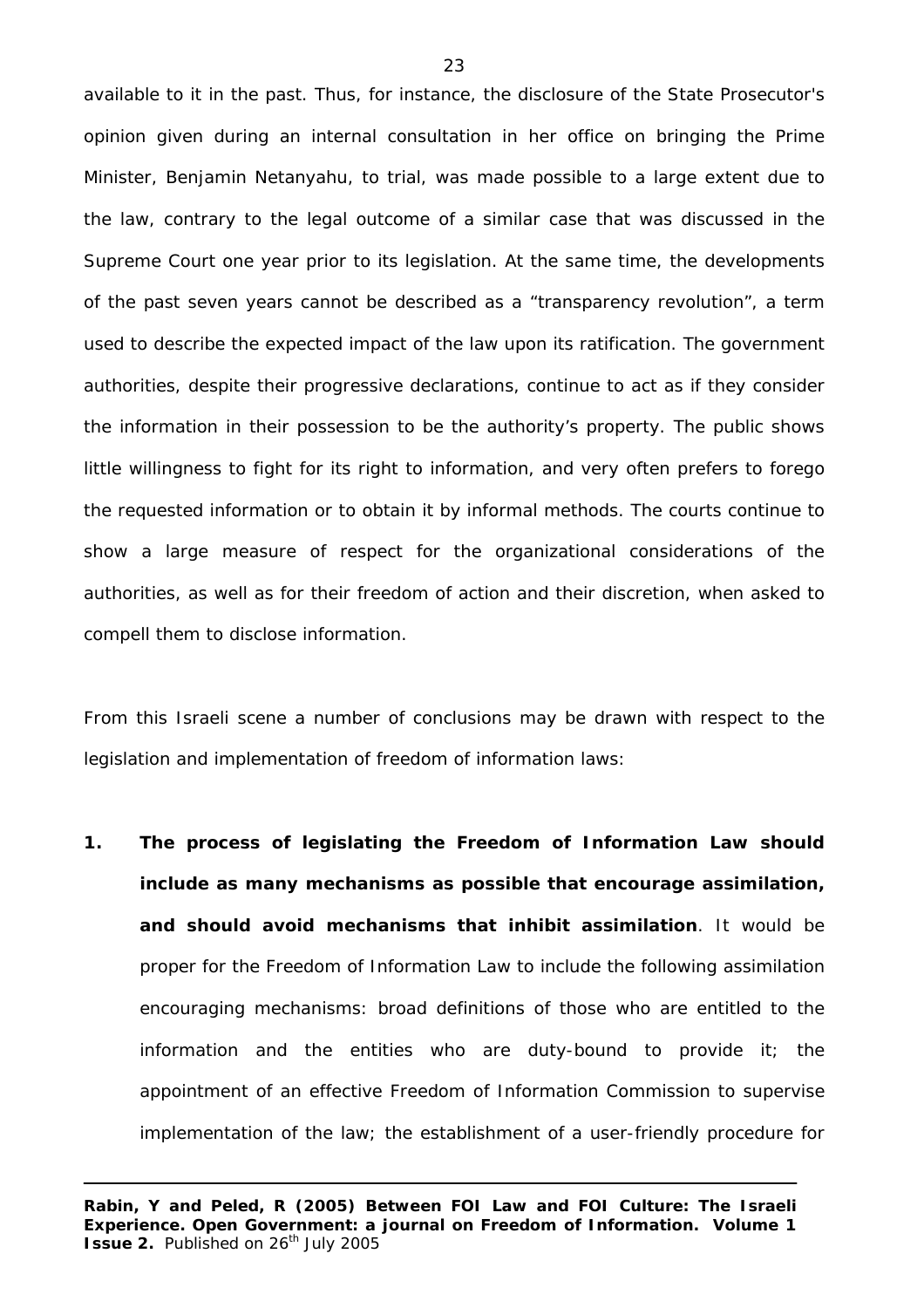submitting applications; the obligation of public authorities to actively assist applicants in the process of submitting applications; the arrangement of a simple and inexpensive method of appealing against refusals to provide information; the obligation of the authorities to initiate the publication of information; emphasis on the duty to consider the public interest in the publication of information, even when it falls under the exemptions specified in the Law; the allocation of budgets to the Commission or other entities to execute advertising campaigns that will encourage the public to make use of the Law; the imposition of sanctions on government officials who do not comply with the provisions of the Law; furthermore, the Freedom of Information Law should not contain the following assimilation inhibiting mechanisms: complex procedures for submitting applications for information; inordinately long periods for providing a response to a request for information; limited timetables for filing appeals; fees imposed on the actual submission of the application (other than fees for the production of information); administrative exemptions enabling the authority to refrain from allocating sufficient resources to implement the aims of the Law; definitions of material exemptions that are too broad; broad protections of the interests of third parties which entered into contracts with the public authority.

2. **The initial years of implementing the Freedom of Information Law are critical for the creation of the public's faith in its ability to obtain information from the authorities**. As soon as this faith is undermined, a high level of the public's use of the Law cannot be anticipated. Therefore, it is vital to maintain explanatory activity to educate the public and encourage it to utilize the rights granted to it under the Law. Such explanatory activities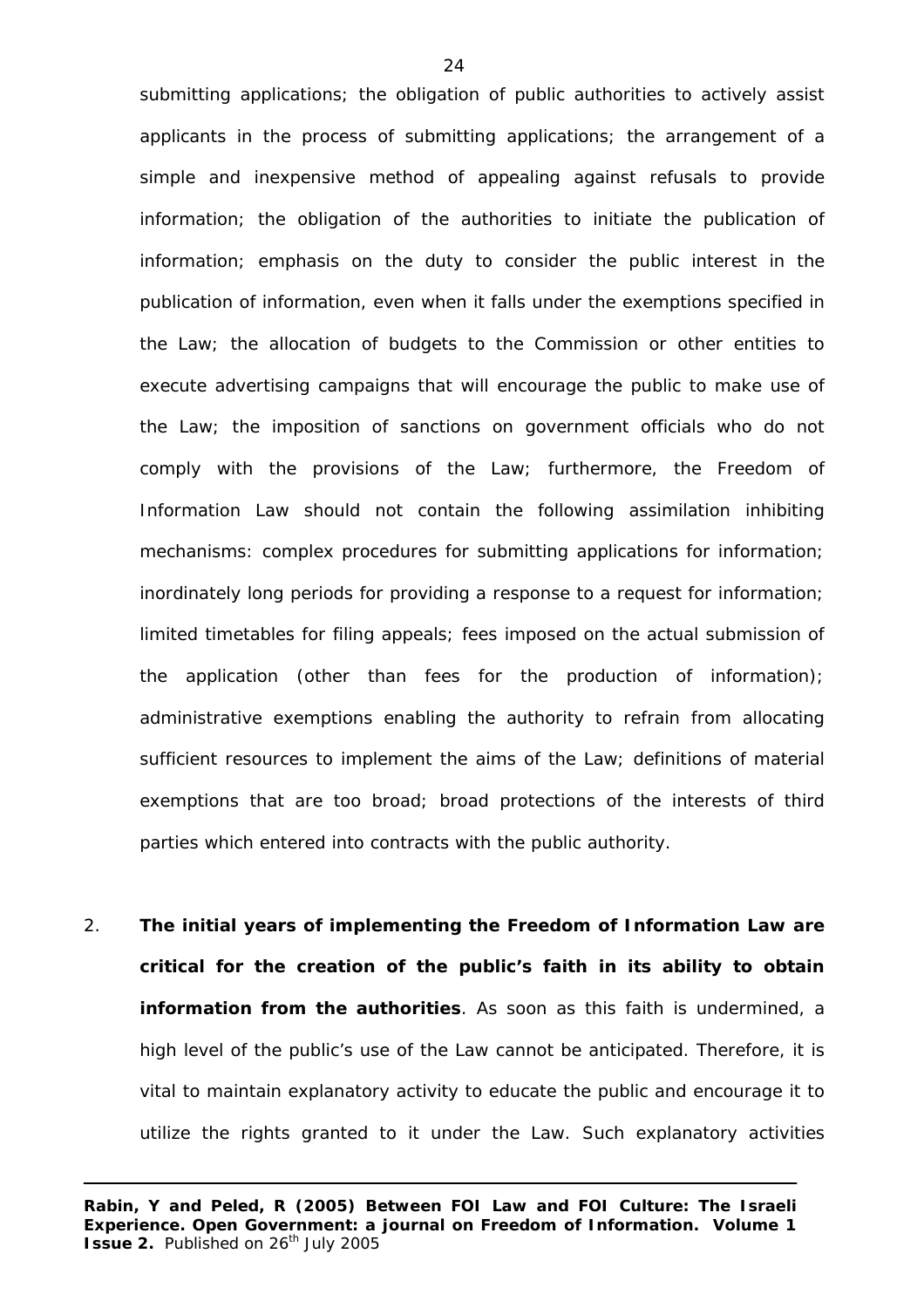require government budgeting, and they must be conducted on a regular basis or, at least, over a period of time that will make it possible to monitor the change in the quantity of applications for information. Such a campaign was launched in February 2005 in Scotland, on the initiative of the Information Commissioner, titled "It's Public Knowledge", and it will be interesting to follow the results.

3. **Public activity for freedom of information must continue after the legislation of the Law**. In many countries, the legislation of the Freedom of Information Law was achieved due to the activity of non-governmental organizations, such as India, where the public campaign for the FOI law legislation was commenced by popular organizations in Rajasthan; (Slough & Rodrigues, 2005) the German Freedom of Information Law, with the Bertelsman Fund playing a central role in the struggle for its promotion; and the English Freedom of Information Act, which was legislated after a public crusade by the Freedom of Information Campaign in Britain. Without activating and challenging the authorities, the right to freedom of information would be at the mercy of the bureaucrats. Therefore, ongoing public activity is mandatory even after legislation of the Law. This activity must encourage the public to make use of the Law, to arouse public debate concerning freedom of information, to spur the media to make use of it and to provide the tools that will enable application to the courts in order to create legal precedents on the interpretation of the Law.

A few months ago, this recognition led to the establishment of the Freedom of Information Movement in Israel. The movement was founded on the initiative of a journalist (political commentator Raviv Drucker), who had despaired of the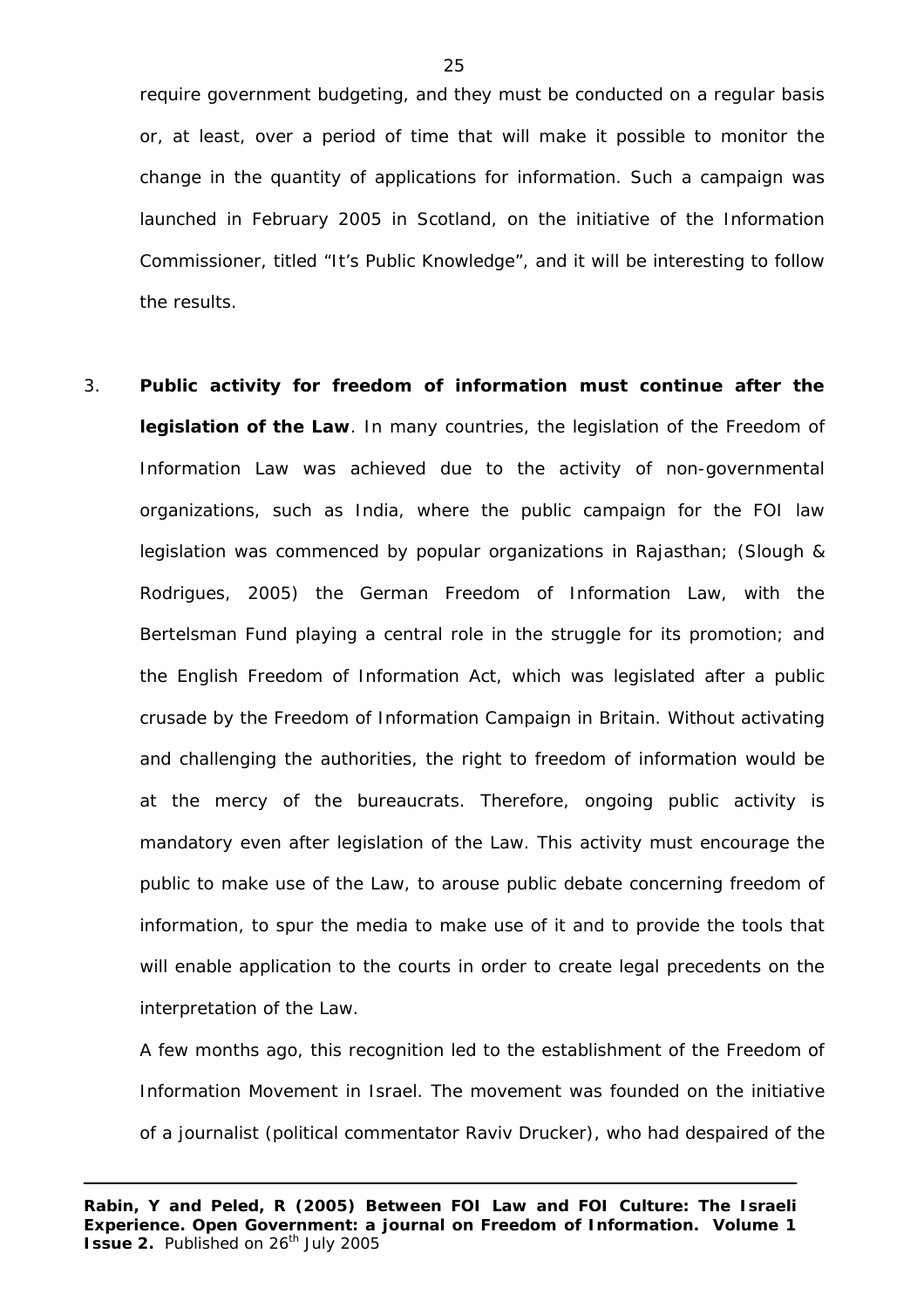prospects of promoting the use of this Law through the media, and had reached the conclusion that the existence of a dedicated entity for this purpose is crucial. The movement has taken action to lead to full implementation of the Law, and to alter the way of thinking concerning the right of access to information, by both the public and the authorities.

4. **No change in the practices of governmental authorities can be expected, unless pressure is brought to bear by supervisory administrative entities or by means of court judgments**: Without an authoritative administrative, and yet independent, external entity to supervise those responsible for implementing the law in the ministries, the prevailing culture of secrecy will not change. The courts in Israel presently fulfill this function with partial success. After the accumulation of a number of decisions which forced the governmental authorities to hand over information that was refused at first, the authorities have begun to recognize the fact that it is no longer possible to keep information from citizens arbitrarily. At this stage it is not yet possible to indicate a change in the manner of handling the initial applications. At the same time, the General Attorney often intervenes following the submission of applications to the Administrative Court over refusals to provide information, and causes the disclosure of the information before a judgment is rendered on the issue. This happened recently in a petition filed by the Freedom of Information Movement, demanding the disclosure of conflict of interest agreements of senior officials in the Civil Service. (Freedom of Information Movement v. Ministry of Health, 2004) This behavior demonstrates a concept from the world of computerized information presented by Dr. Niv Ahituv, whereby an increase in the cost of concealing information will cause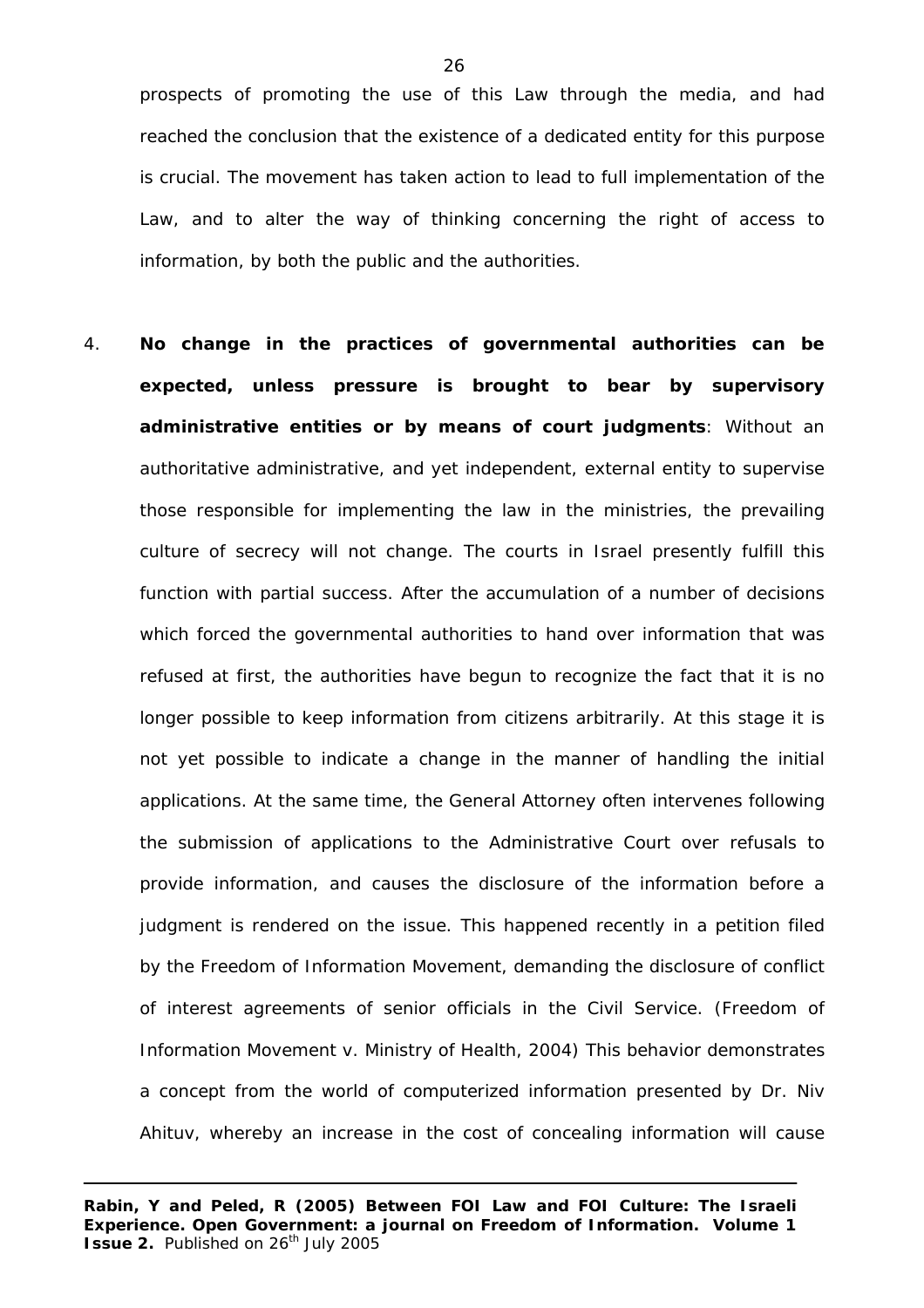governments and organizations to abandon the policy of secrecy, which will contribute to the promotion of an open and transparent society (Ahituv, 2004). Similarly, the cost of handling applications to court, and the administrative burden borne by the State, will probably be the most effective tool to bring about a change in the authorities' policy on requests for information submitted to them. Another device that could lead to a change in the attitude of officials dealing with citizens' requests for information is to impose significant sanctions on officials or authorities who consistently refrain from giving information on unjustified grounds.

The road to a governmental culture that recognizes the fact that the public is the owner of the information and that it is entitled to inspect it at any time it deems appropriate, as well as the way to educate the public to awareness of its status as the owner of the information, is a long and winding one. Single individuals of the public do not usually have the know-how and resources to progress along this road, and the governmental authorities have no desire to do so. Only organized and continuing public action, characteristic of public organizations and media organizations, met by courts willing to compel the authorities to alter their overall perception, with all the inconvenience entailed thereby, can bring this campaign to completion.

**Rabin, Y and Peled, R (2005) Between FOI Law and FOI Culture: The Israeli Experience. Open Government: a journal on Freedom of Information. Volume 1 Issue 2.** Published on 26<sup>th</sup> July 2005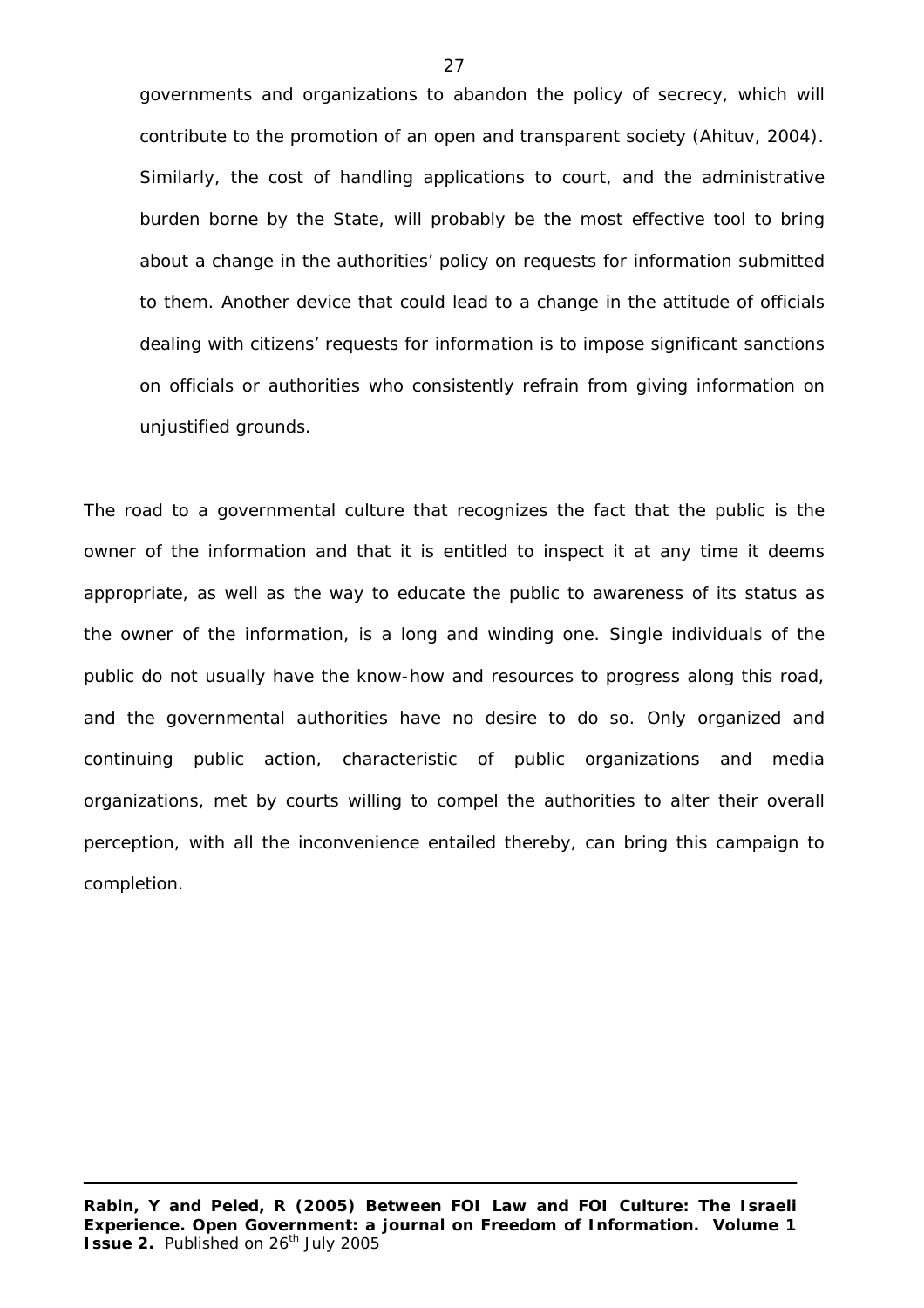# **References:**

Ahituv N (2004) The Open Information Society: A world free of secrets. Current Issues in Technology Management [Internet] Fall 4 (8). Available from: <http://digitalcommons.stevens.edu/satmnews/1/>[Accessed 23 July 2005].

Amutat Shahar - Society for the Promotion of Education in Israel v. The Council for Higher Education. [2004] (unpublished).

Andreos v. The National Insurance Institute*.*[2000] (unpublished).

Attalah P, Pyman. H (2002) How Journalists use the Federal Access to Information Act Research submitted to the Access to Information Review Task Force [Internet] Available from: <http://www.atirtf-geai.gc.ca/paper-journalist1-e.html>[Accessed July 23 2005]

Australian Freedom of Information Act (Sec. 15(1)(e)) The act can be viewed at: <http://scaleplus.law.gov.au/html/pasteact/0/58/top.htm> )

Barak A. (2003) Freedom of Information and the Courts. Kiryat Hamishpat 3 p.95 (in Hebrew).

Basic Law: the Government 1992.

Ben v. Minister of Justice*.* (1989) 43(4) PD, 327.

Bertelsmann Foundation [Internet] Berlin. Available from: <<http://www.begix.de/foi>> [Accessed July 23 2005]

Biton v. Municipality of Beit Shemesh. [2005] (unpublished).

British Freedom of Information Act 2000 (sec. 1)

Canadian Access to Information Act 1985 (article 1 1(1))

Canadian Access to Information Act 1985 (article 4) The act can be viewed at: <http://laws.justice.gc.ca/en/A-1/index.html>H)

Civil Service Commission (1999) Report No. 50 The report may be viewed at: Freedom of Information Campaign in the U.K [Internet]. Available from: <[www.cfoi.org.uk>](http://www.cfoi.org.uk/) [Accessed July 23 2005]

Freedom of Information Movement in Israel [Internet] Tel-Aviv. Available from: <[www.foim.org.il](http://www.foim.org.il/)> [Accessed July 23 2005]

Freedom of Information Regulations (Fees) 1999, Regulations Gazette (1999), p. 860

Government of Canada Access to Information Review Task Force (200) Access to Information: Making it Work for Canadians [Internet] Available from: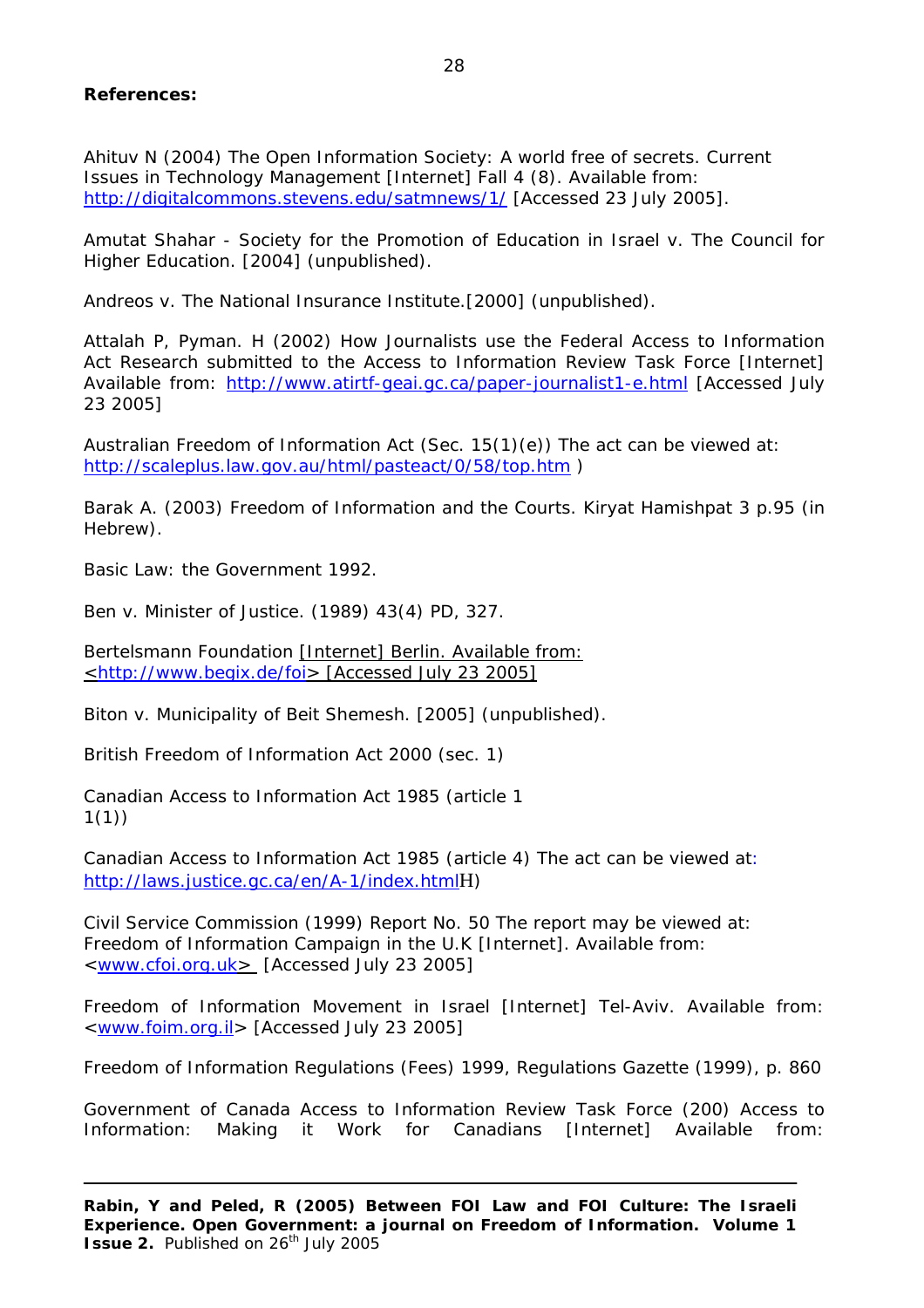http://www.atirtf-geai.gc.ca/report/report2-e.html#introduction [Accessed July 23 2005]

Ha'aretz Newspaper Publishing House v. The Minister of Justice [2001] (unpublished).

Ha'Aretz Newspaper Publishing House v. The Ministry of Justice. [2000] (unpublished).

<http://www.austlii.edu.au/au/other/alrc/publications/reports/77/ALRC77.html> Indian Right to Information Law 2005 (sec. 17) Japanese Law Concerning Access to Information Held by Administrative Organs (article 16). The Law can be viewed at: <http://www.soumu.go.jp/gyoukan/kanri/translation3.htm>H)

Knesset Chronicles, vol. 26

"Kol Ha'am" Ltd. v. Minister of the Interior. (1953) 7(2) PD 878.

Lord Falconer hails first month of FOI as a success [Internet], downing 10. Availble from: [<http://www.number-10.gov.uk/output/Page7044.asp>](http://www.number-10.gov.uk/output/Page7044.asp) [Accessed July 23 2005].

Ministry of Health v. The Union of Old Age Homes. [2002] (unpublished). Privacy Protection Law 1981 Report by the Public Committee on Freedom of Information (1995) (in Hebrew).

Roberts, A (2002) Administrative Discretion and the Access to Information Act: an "Internal Law" on Open Government? [Internet] Available from: [http://faculty.maxwell.syr.edu/asroberts/documents/journal/cpa\\_hrdc\\_02.pdf](http://faculty.maxwell.syr.edu/asroberts/documents/journal/cpa_hrdc_02.pdf) [Accessed July 23 2005].

Scottish Information Comissioner (2005) It's Public Knowledge Campaign [Internet]. Available from <http://www.itspublicknowledge.info/resources/advert.htm>[Accessed July 23 2005]

Segal, Z. (2000) The Right to Know In Light of the Israeli Freedom of Information Act Tel-Aviv, Israel Bar (In Hebrew with English Abstract).

Shalit v. Peres. (1990) 44(3) PD 353. Shamgar M. (2003) Knowledge Itself is Power, *The Shamgar Book - Writings* 315 (in Hebrew).

Shnitzer v. the Chief Military Censor. (1988) 42(4) PD 617.

Slough P. & Rodrigues C (2005) India's Right to Information Movement Makes a Breakthrough. Open Government Journal [Internet] March 1 (1). Available from: [www.opengovjournal.org](http://www.opengovjournal.org/) [Accessed 20 July 2005].

Snell, R (2001) FoI Officers – A constituency in Decline? Freedom of Information Review (102) December. [Internet] Available from: [http://faculty.maxwell.syr.edu/asroberts/foi/review/FOI\\_102.PDF](http://faculty.maxwell.syr.edu/asroberts/foi/review/FOI_102.PDF) [Accessed July 23 2005]